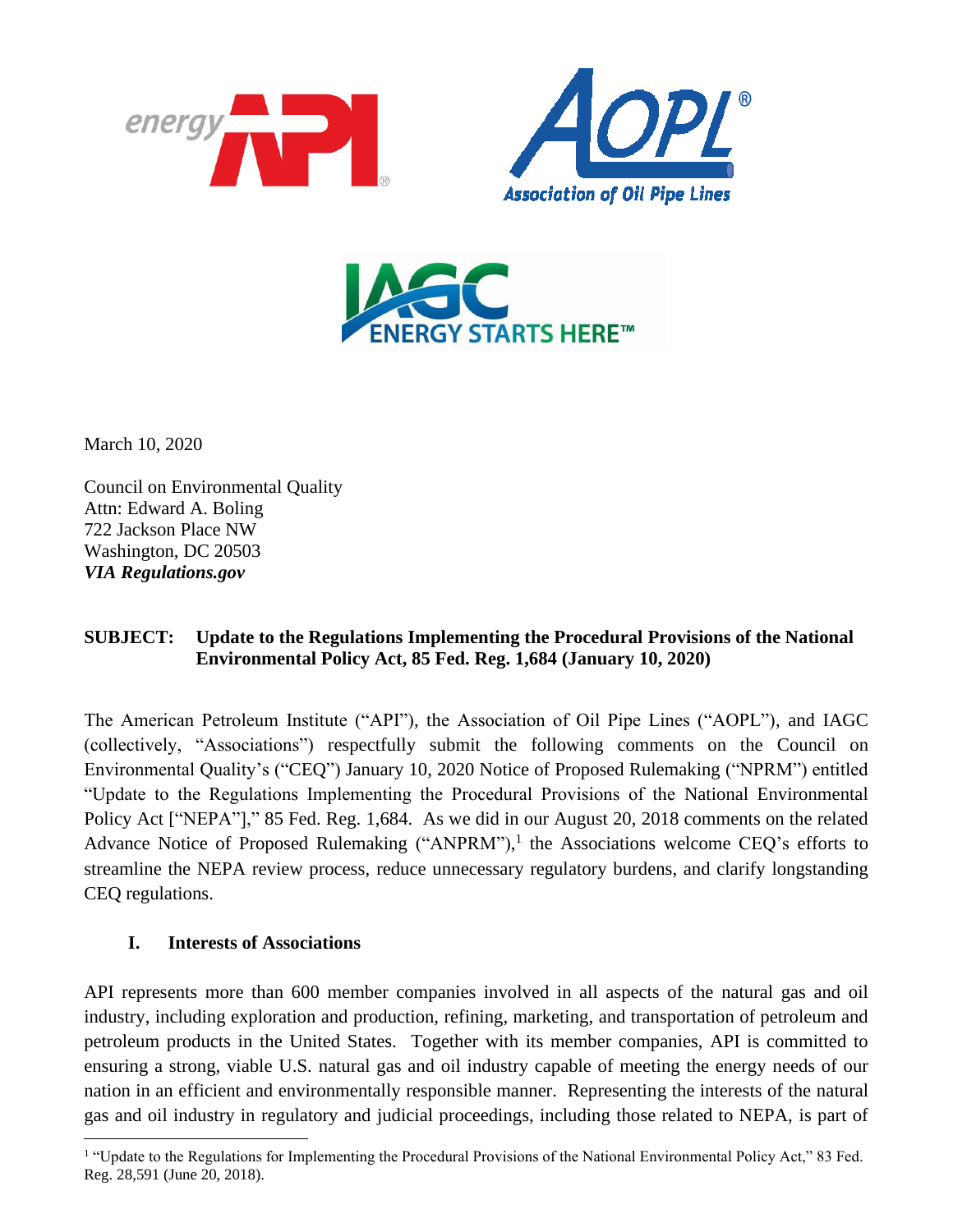API's overall purpose, and API has on numerous occasions in recent years submitted comments on CEQ regulatory documents and intervened as a party in NEPA litigation affecting the interests of its members.

AOPL is a national trade association that represents owners and operators of oil pipelines across North America before regulatory agencies, in judicial proceedings, and on legislative matters. AOPL members transport approximately 97 percent of the crude oil and refined petroleum products transported through pipelines throughout the United States, over pipelines that extend approximately 215,000 miles in length. AOPL members safely, efficiently and reliably transport approximately 21 billion barrels of crude oil and petroleum products each year. AOPL educates all branches of government and the public about the benefits and advantages of transporting crude oil and petroleum products by pipeline as the safest, most reliable and most cost-effective method.

Founded in 1971, the IAGC is the global trade association for the geophysical and exploration industry, the cornerstone of the energy industry. With more than 80 member companies in 50 countries, our membership includes onshore and offshore survey operators and acquisition companies, data and processing providers, exploration and production companies, equipment and software manufacturers, industry suppliers and service providers. The IAGC focuses on advancing the geophysical and exploration industry's freedom to operate. The IAGC engages governments and stakeholders worldwide on issues central to geophysical operations and exploration access, including prioritizing timely, accessible data acquisition throughout the life of the asset; providing predictability and competition; promoting regulatory and fiscal certainty and promulgating risk- and science-based regulations.

#### **II. General Comments**

The Associations' members engage in a wide variety of activities that require Federal actions triggering NEPA reviews, including exploration and production of oil and gas resources on Federal lands and the Outer Continental Shelf ("OCS"), construction of interstate natural gas pipelines and oil and natural gas pipelines that cross Federal lands or international borders, and construction and operation of petroleum refineries and liquefied natural gas terminals, to name just a few. Accordingly, our member companies are directly impacted by the NEPA review decisions and consultations made by, among other agencies, the Bureau of Land Management ("BLM"), the Bureau of Ocean Energy Management ("BOEM"), the Department of Energy, the Environmental Protection Agency ("EPA"), the Federal Energy Regulatory Commission, the Department of State, the U.S. Fish and Wildlife Service, the National Marine Fisheries Service, the U.S. Army Corps of Engineers, and the U.S. Forest Service ("USFS"). With this backdrop, the Associations offer several general comments related to the NPRM and NEPA reform before discussing specific provisions of the proposed rule beginning in Section III.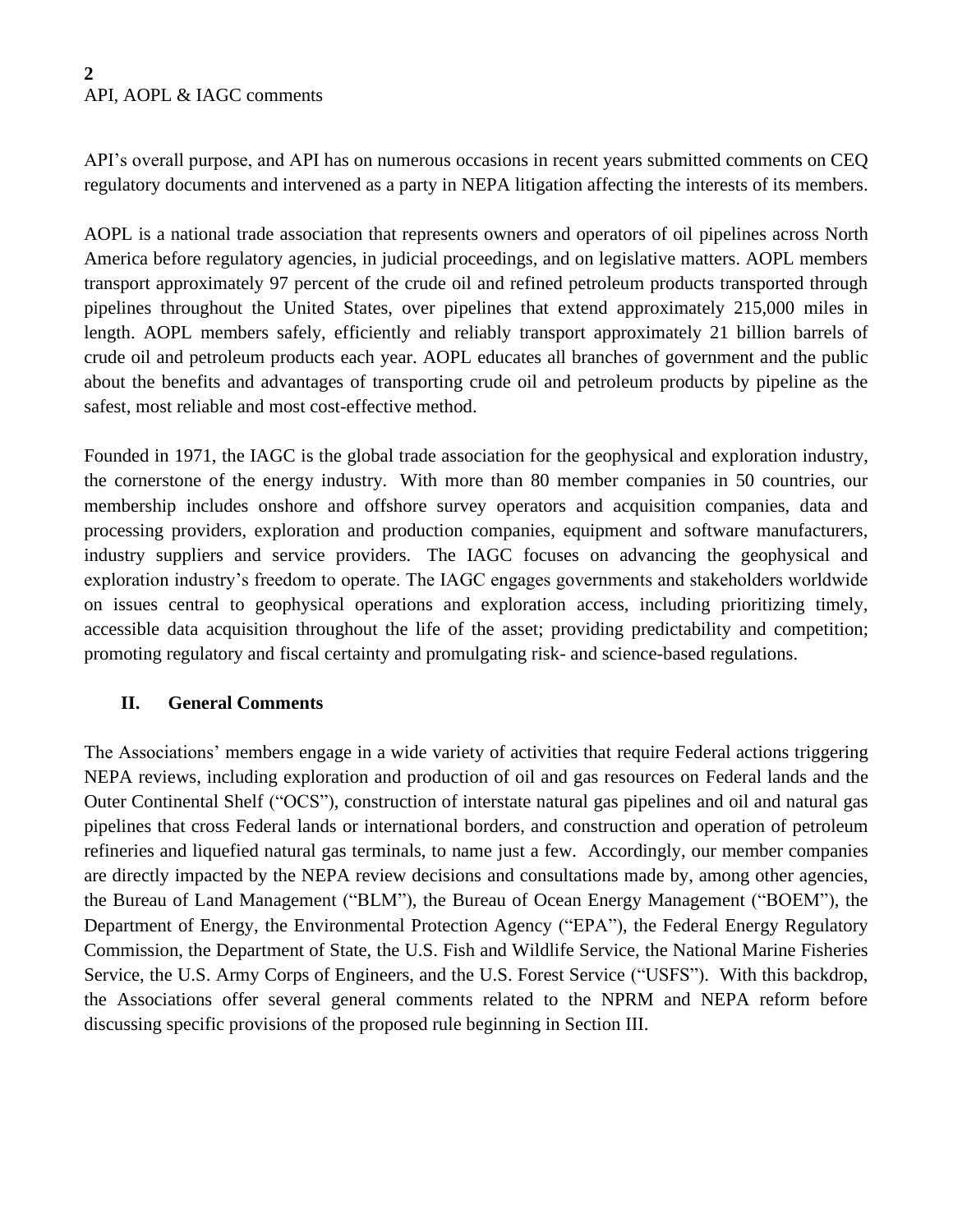#### **a. NEPA is a Procedural and Process Statute Only**

As CEQ rightly acknowledges, "NEPA is a procedural statute"<sup>2</sup> that requires the identification and analysis of a proposed action's impact to environmental resources.<sup>3</sup> It does not mandate that certain outcomes be achieved or prohibit any impacts to environmental resources.<sup>4</sup>

# **b. NEPA Reform is Long Overdue**

Since NEPA was enacted over fifty years ago, and particularly over the past decade, it is the collective experience of the Associations and their members that the scope of NEPA reviews have expanded dramatically. This has in turn lengthened review times, created confusion among project sponsors, and resulted in divergent court decisions. These relatively recent developments have compounded regulatory uncertainty and chilled trillions of dollars of investment in vital infrastructure and other projects that would otherwise bear significantly more timely benefits in the form of job creation, economic activity, and Federal, State, and local tax revenue. This cannot be what the original drafters of NEPA intended, and the status quo that many industries find today is completely unmoored from the principle above – that NEPA is a procedural and process statute only.

Despite decades of development of CEQ guidance and related case law, the NEPA review process overall remains complex, time-consuming, and uncertain, which in turn reduces investment in the nation's energy resources and infrastructure. Recent examples where significant uncertainty has clouded actual or potential NEPA reviews (in terms of timing, scope of review, and whether any programmatic review was required, among many other issues) that affect the natural gas and oil industry include proposed leasing on Federal lands, drilling and construction of production facilities, construction and expansion of interstate natural gas pipelines, construction of cross-border liquids pipelines, geological and geophysical surveying activities on the OCS, and the construction of liquefaction facilities to export liquefied natural gas.

Moreover, a vast cross-section of the public, governmental entities, and regulated communities believe NEPA reform is critical to site and construct more wind, solar, and other renewable energy capacity, as well as natural gas infrastructure. Natural gas is clean-burning, uniquely able to ramp up and down to complement renewable sources, and abundantly and affordably produced across the United States. For these and other reasons, the Associations have long supported programmatic NEPA reform at the CEQ and individual agency levels, and this proposed rule is a vital next step in that ongoing process.

NEPA reform has been a priority of both Democratic and Republican administrations for decades.<sup>5</sup> This NPRM is plainly not the result of a single administration's policy preferences. It is a logical result of

<sup>2</sup> 85 Fed. Reg. 1,686.

<sup>&</sup>lt;sup>3</sup> See 42 U.S.C. § 4332(2)(C) (agency obligation under NEPA is only to prepare detailed statement on "adverse

environmental effects which cannot be avoided"); 40 C.F.R. § 1502.16 (same); *Vermont Yankee Nuclear Power Corp. v. Nat. Res. Def. Council*, 435 U.S. 519, 551 (1978).

<sup>4</sup> *Robertson v. Methow Valley Citizens Council*, 490 U.S. 332, 350 (1989).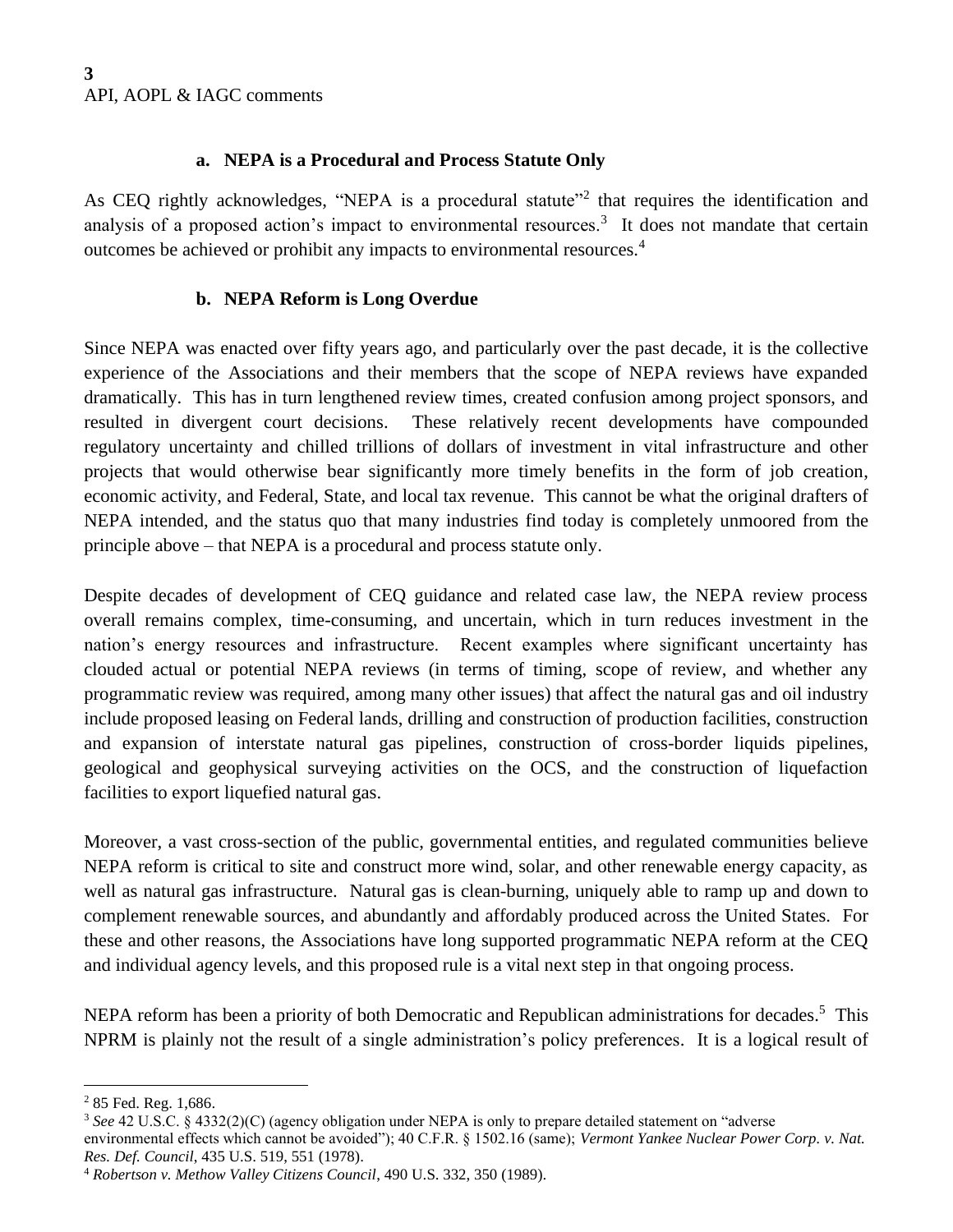many years' worth of guidance, analysis, public input, and thoughtful scholarship. The findings of the National Petroleum Council's recent report on energy infrastructure<sup>6</sup> make the case for reform clear:

- "Overlapping and duplicative regulatory requirements, inconsistencies across multiple federal and state agencies, and unnecessarily lengthy administrative procedures have created a complex and unpredictable permitting process."<sup>7</sup>
- "Demands on energy infrastructure are continuously changing, requiring modifications and additions."<sup>8</sup>
- "Existing infrastructure has been modified and adapted to near-maximum capacity. To connect America's abundant energy supplies with domestic and global demand, significant public and private investment in new and existing pipelines, ports, rail facilities, and inland waterways will be essential."<sup>9</sup>
- "Although originally expected to be concise, NEPA environmental assessments and environmental impact statements have grown in length and corresponding agency review time. … There is an opportunity for simplification[.]"<sup>10</sup>
- "Litigation consumes public and private resources, can delay the construction, maintenance, and operation of sited and approved projects, creates uncertainty for communities and project developers, and can reduce the resiliency of U.S. energy infrastructure."<sup>11</sup>

On August 15, 2017, the President signed Executive Order 13807, which seeks to improve federal infrastructure permitting decisions for infrastructure projects. This EO and related work by the Administration are important to the natural gas and oil industry both as developers of infrastructure (including renewable energy) and users of infrastructure such as highways, roads, and bridges, the development of which has been hampered by the NEPA process in recent years. We are pleased to see CEQ's efforts to increase the efficiency and timeliness of the NEPA process, especially through better alignment across agencies. The Associations believe that finalizing this proposed rule would decrease unnecessary regulatory burdens while continuing to protect, restore, and enhance the environment. We strongly urge CEQ to finalize this rule as soon as possible and help put our nation to work building the clean energy economy of the future.

<sup>5</sup> *See, e.g.*, 85 Fed. Reg. 1,686-88. *See also* 43 Fed. Reg. 55,978 (Nov. 29,1978) ("[The final regulations'] purpose is to provide all Federal agencies with efficient, uniform procedures for translating the law into practical action."); 51 Fed. Reg. 15,619 (Apr. 25, 1986) (NEPA regulations revisions necessary "[b]ecause of complaints about paperwork and delays in projects caused by the NEPA process …."); 77 Fed. Reg. 14,473 (Mar. 12, 2012) ("NEPA encourages straightforward and concise reviews and documentation that are proportionate to potential impacts and effectively convey the relevant considerations to the public and decisionmakers in a timely manner while rigorously addressing the issues presented."). <sup>6</sup> "Dyanmic Delivery: America's Evolving Oil and Natural Gas Transportation Infrastructure" (Dec. 12, 2019).

<sup>7</sup> *Id*., Exec. Summary, at 2.

<sup>8</sup> *Id*. at 16.

<sup>9</sup> *Id*. at 17.

<sup>10</sup> *Id*. at 38-39.

<sup>11</sup> *Id*. at 47.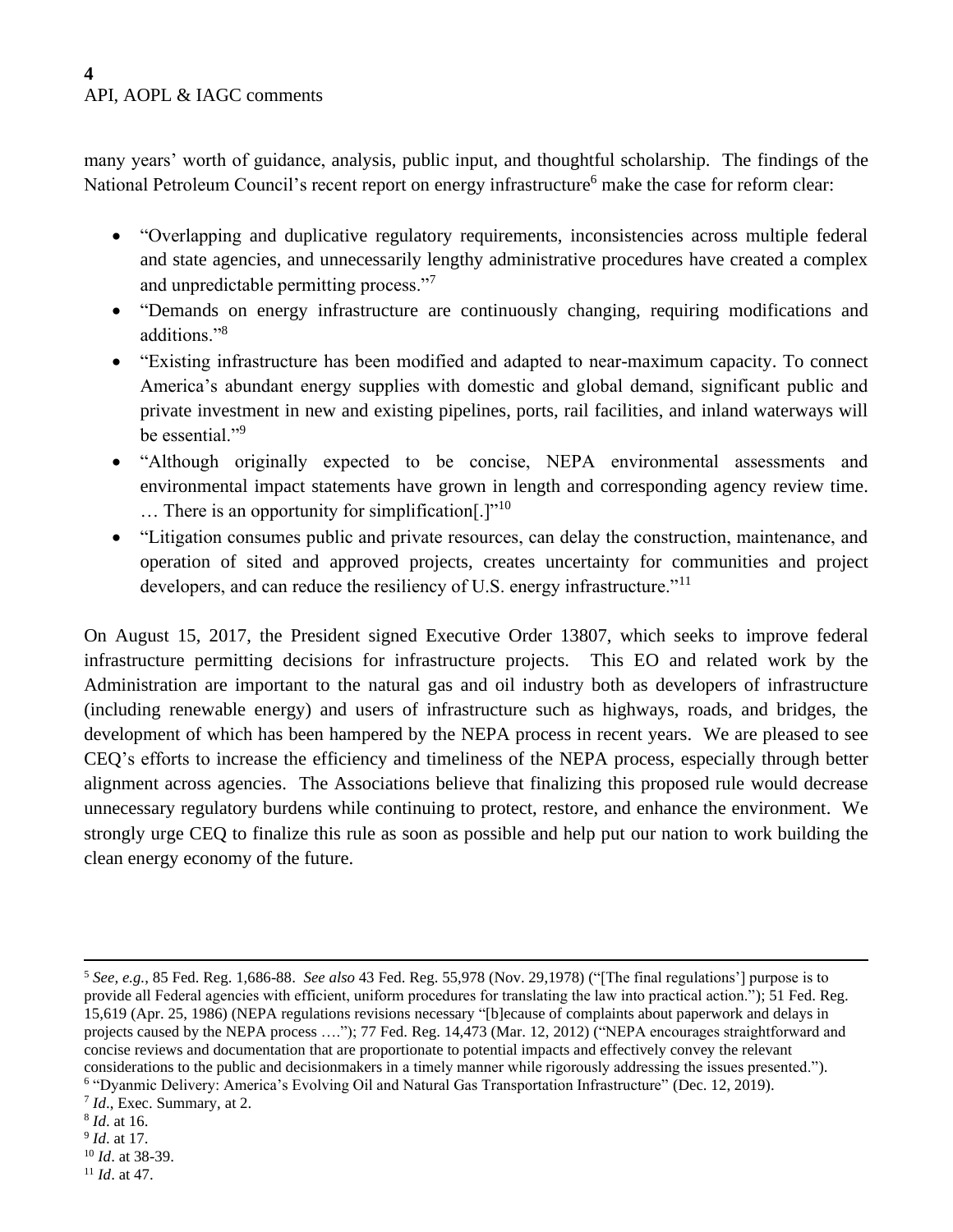# **c. The Record to Date Meets and Exceeds the Legal Standard CEQ Must Satisfy to Revise its Regulations, if they Are Challenged**

"An agency's construction of a statute it is charged with enforcing is entitled to deference if it is reasonable and not in conflict with the expressed intent of Congress."<sup>12</sup> Because NEPA itself required the establishment of CEQ and expressly charged it with the duty to oversee the implementation of the statute's requirements, there is no question that CEQ's interpretations of NEPA should be afforded substantial deference should they be reviewed under the Administrative Procedure Act ("APA").<sup>13</sup>

The longstanding nature of CEQ's current regulations do not diminish the deference courts should afford CEQ in reviewing the new regulations.<sup>14</sup> The APA "makes no distinction ... between initial agency action and subsequent agency action undoing or revising that action."<sup>15</sup> There is therefore "no basis in the Administrative Procedure Act … for a requirement that all agency change be subjected to more searching review."<sup>16</sup> Rather, the same arbitrary and capricious standard applies to both an agency's initial decision to issue a regulation and its later decision to rescind or modify the regulation.<sup>17</sup> As such, CEQ's new regulations, once enacted, are likely to be entitled to substantial deference if there is "'good reason for the change.""<sup>18</sup>

In order to meet this standard, CEQ "need not demonstrate to a court's satisfaction that the reasons for the new policy are *better* than the reasons for the old one; it suffices that the new policy is permissible under the statute, that there are good reasons for it, and that the agency *believes* it to be better."<sup>19</sup> Indeed, an agency's reasoned explanation for its shift can be that, with a change of administrations, the agency's view as to the public interest has changed. The D.C. Circuit has held that "[a] change in administration brought about by the people casting their votes is a perfectly reasonable basis for an executive agency's reappraisal of the costs and benefits of its programs and regulations."<sup>20</sup> So long as "the agency remains within the bounds established by Congress, it is entitled to assess administrative records and evaluate priorities in light of the philosophy of the administration."<sup>21</sup> That evaluation may include a determination that a new statutory interpretation is "more consistent with statutory language" than the previous interpretation.<sup>22</sup>

<sup>12</sup> *United States v. Riverside Bayview Homes*, 474 U.S. 121, 131 (1985).

<sup>13</sup> *Dep't of Transp. v. Pub. Citizen*, 541 U.S. 752, 757 (2004); *see Methow Valley,* 490 U.S. at 355 ("CEQ regulations are entitled to substantial deference"); *Andrus v. Sierra Club*, 442 U.S. 347, 358 (1979) (same).

<sup>&</sup>lt;sup>14</sup> *See id.* at 354–55 (regulation in effect for nearly ten years) and 356–57 (regulation in effect for eight years).

<sup>15</sup> *FCC v. Fox Tel. Stations, Inc.*, 556 U.S. 502, 515 (2009).

<sup>16</sup> *Id*.; *See also Ark Initiative v. Tidwell*, 816 F.3d 119, 127 (D.C. Cir. 2016) ("[N]o specially demanding burden of justification ordinarily applies to a mere policy change." (citations omitted)).

<sup>17</sup> *See Fox Tel. Stations*, 556 U.S. at 515 (citations omitted).

<sup>18</sup> *Methow Valley*, 490 U.S. 332, 355 (1989) (quoting *Andrus,* 442 U.S. at 358); *see also Encino Motorcars, LLC v. Navarro*, 136 S. Ct. 2117, 2125 (2016). It is "enough for an agency to give "a reasoned explanation for [its] change."

<sup>19</sup> *Fox Tel. Stations*, 556 U.S. at 515 (2009) (emphasis in original).

<sup>20</sup> *National Ass'n of Homebuilders v. EPA*, 682 F.3d 1032, 1043 (D.C. Cir. 2012) (Garland, J.).

<sup>21</sup> *Id.*; *see also Chevron USA Inc. v. Natural Res. Def. Council*, 467 U.S. 837, 865 (1984) ("[A]n agency to which Congress has delegated policymaking responsibilities may, within the limits of that delegation, properly rely upon the incumbent administration's views of wise policy to inform its judgments.").

<sup>22</sup> *Long Island Care at Home, Ltd. v. Coke*, 551 U.S. 158, 175 (2007).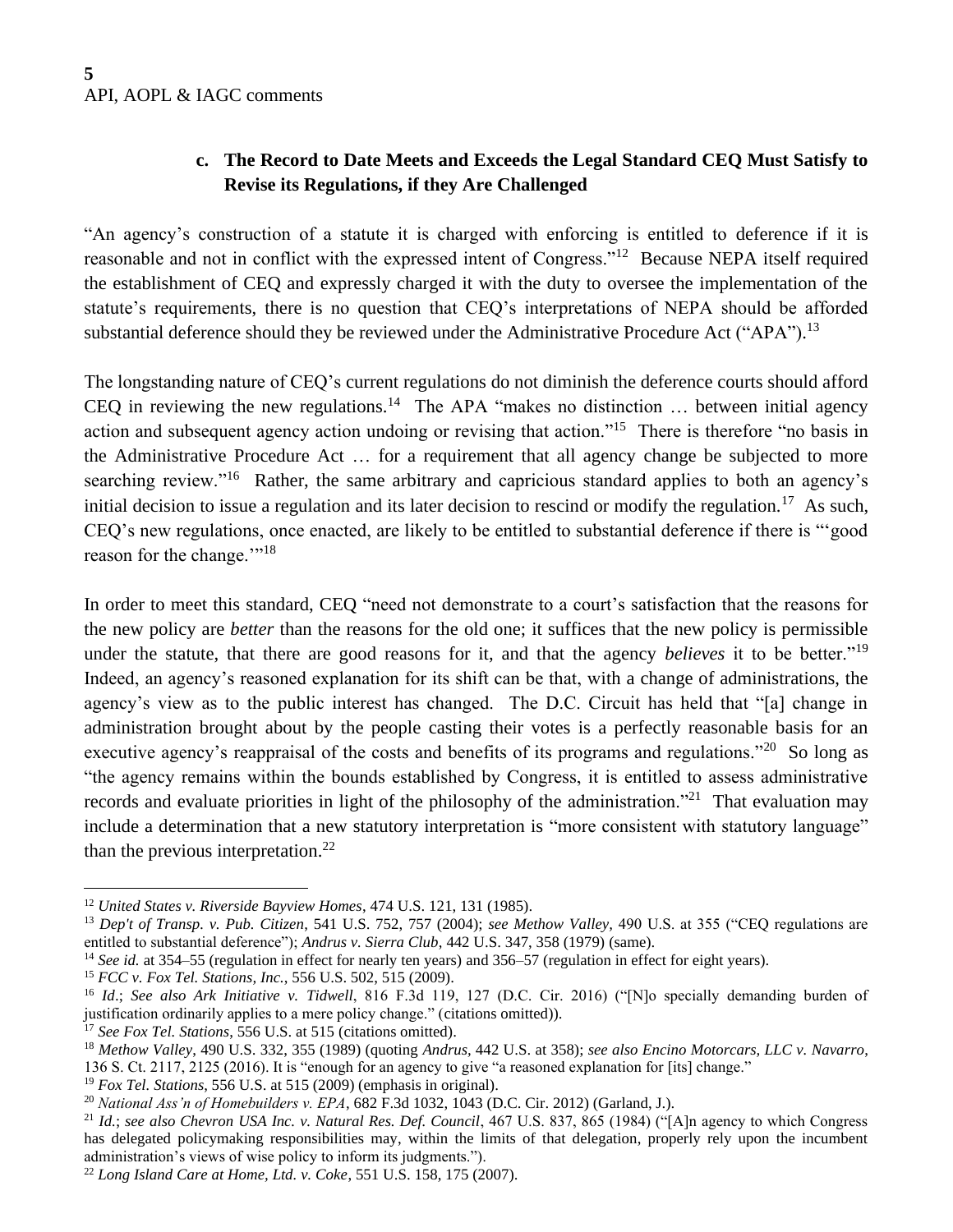The preamble to the proposed rule and the ANPRM that preceded it are replete with discussions about the proposed changes, the justifications for the proposed changes, the length of time that has elapsed since the regulations were last changed, and exceptionally granular details about each individual proposed change to past practices. Such acknowledgment is more than sufficient to meet the standard described above.

If finalized, CEQ's new rule will not contradict the factual underpinnings of CEQ's prior regulations. The underpinnings of CEQ's existing regulations are both statutory and policy-driven, and those same underpinnings provide the foundation for CEQ's proposed new regulations. CEQ's rationales for proposing to amend its NEPA regulations are expressly set forth in the preamble, and include: "to facilitate more efficient, effective, and timely NEPA reviews by Federal agencies"; "to advance the stated objectives of the current regulations, . . . [t]o reduce paperwork, to reduce delays, and at the same time to produce better decisions [that] further the national policy to protect and enhance the quality of the human environment"; and "to align the regulations with the text of the NEPA statute, including revisions to reflect the procedural nature of section  $102(2)$  of NEPA."<sup>23</sup>

None of these policy rationales contradict the underlying rationale of CEQ's prior regulations. These same policy rationales underlie CEQ's existing regulations and, in virtually all respects, the NEPA statute. Further, as CEQ notes in the preamble to the proposed rule, prior administrations have stated these same goals for the implementation of NEPA, and have set forth these same goals in guidance, memoranda, directives, and procedural changes.<sup>24</sup>

The Supreme Court has considered an analogous situation already. In *Andrus v. Sierra Club,* CEQ took contrasting positions on whether section  $102(2)(C)$  of NEPA applied to appropriation requests.<sup>25</sup> At first, in 1970, CEQ's advisory guidelines took the position that it did apply.<sup>26</sup> Eight years later, in 1978, the CEQ promulgated its first set of regulations and reversed its prior position, concluding that section  $102(2)(C)$  did not apply to appropriation requests.<sup>27</sup> The court concluded that CEQ's new regulations were valid and entitled to substantial deference because the changes occurred during a detailed and comprehensive process, were ordered by the president to transform the guidelines into mandatory regulations, and were consistent with traditional distinctions between legislation and appropriation.<sup>28</sup> CEQ's present proposal and its preceding ANPRM reflect such a comprehensive and detailed process, rest on an interest in transforming guidelines into regulatory requirements, and were similarly ordered by the president.

 $23$  85 Fed. Reg. 1,691 (internal citations and quotations omitted).

<sup>24</sup> *See supra* n.5.

<sup>25</sup> 442 U.S. 347, 356–57 (1979).

<sup>26</sup> *Id.*

<sup>27</sup> *Id.* at 357.

<sup>28</sup> *Id.* at 358–61.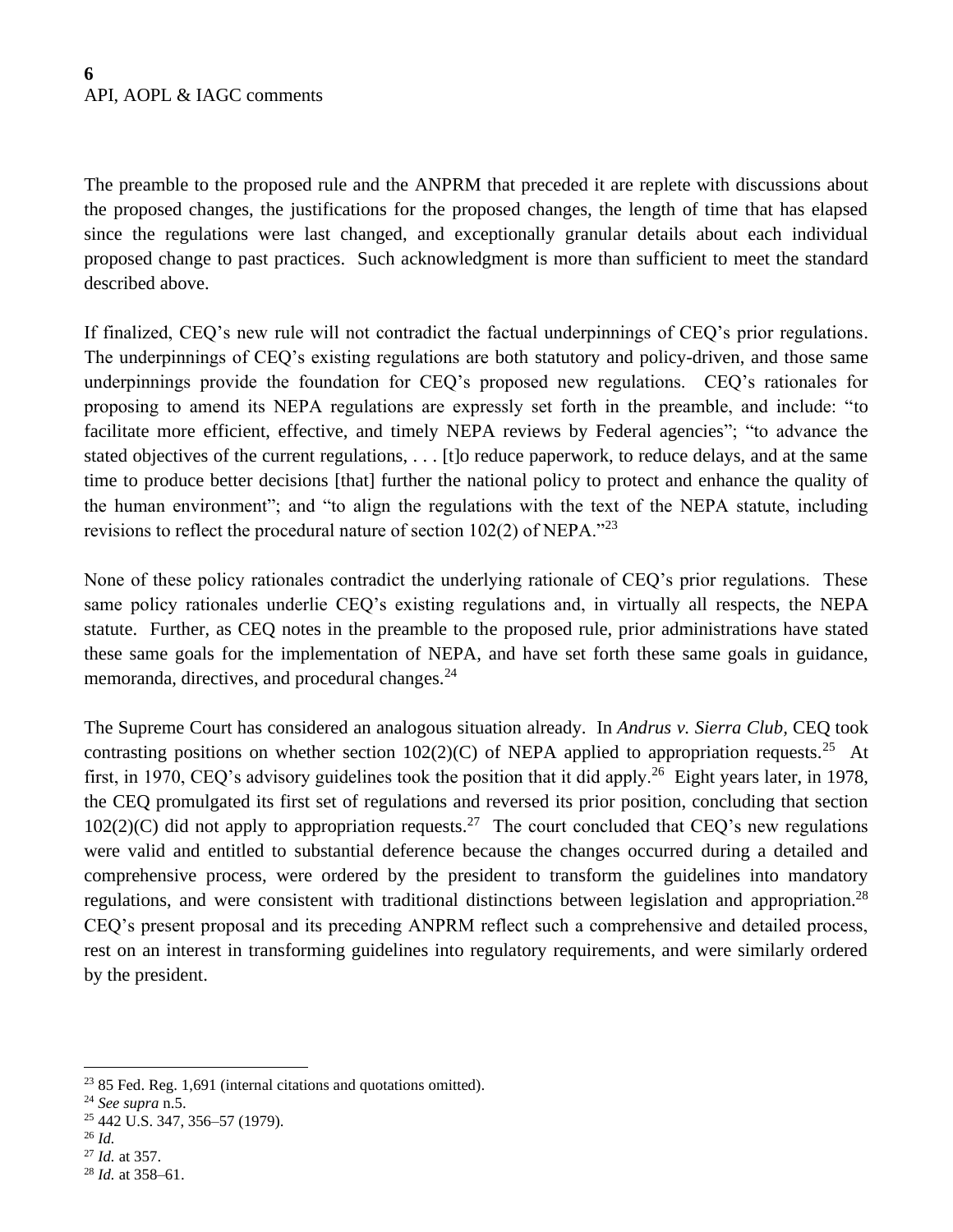## **d. A Facial Challenge to Final Regulations Presents Potential Justiciability Issues**

If CEQ's proposed NEPA regulations are finalized, the Associations believe potential parties intending to facially challenge the final regulations would face significant justiciability issues. In particular, we believe that putative litigants would have difficulty demonstrating that they satisfy the elements of Article III standing.

An entity seeking to challenge CEQ's new regulations would likely bring an action under the APA because NEPA does not provide a private cause of action.<sup>29</sup> The APA provides a cause of action to persons "adversely affected or aggrieved by agency action within the meaning of a relevant statute."<sup>30</sup> However, no cause of action is bestowed if: (1) a statute precludes judicial review;<sup>31</sup> (2) the agency action is not a "final agency action for which there is no other adequate remedy in a court,"<sup>32</sup> or (3) the "agency action is committed to agency discretion by law."<sup>33</sup> The Associations do not believe that the NPRM as currently drafted can readily be shown to adversely impact or aggrieve potential litigants. As such, any parties seeking to challenge CEQ's final rule would likely have difficulty demonstrating standing. The Associations urge CEQ to explain that a final rule, standing alone, cannot adversely impact or aggrieve any potential party because it is purely procedural – just as is the statute from which it flows.

#### **e. The NPRM's Proposed Severability Provision**

The APA permits a court to sever a rule by setting aside only the offending parts of the rule.<sup>34</sup> Two conditions limit the exercise of this power. First, the court must find that "the agency would have adopted the same disposition regarding the unchallenged portion [of the regulation] if the challenged portion were subtracted."<sup>35</sup> Second, the remaining parts of the regulation must be able to "function sensibly without the stricken provision."<sup>36</sup> If finalized, CEQ's proposal would likely satisfy both of these elements.

There is no doubt that CEQ intends that unchallenged portions of the proposed regulations be allowed to remain if other parts of the regulation are vacated or remanded by a reviewing court. As the preamble explains, CEQ proposes to add a "new § 1500.3(e), 'Severability' provision to address the possibility that this rule, or portions of this rule, may be challenged in litigation."<sup>37</sup> The preamble goes on to

<sup>33</sup> *Id.* § 701(a)(2).

<sup>29</sup> *Pub. Citizen v. U.S. Trade Representative*, 5 F.3d 549, 551 (D.C. Cir. 1993) ("In drafting NEPA, however, Congress did not create a private right of action. Accordingly, [plaintiff] must rest its claim for judicial review on the [APA]").

<sup>30</sup> 5 U.S.C. § 702.

 $31$  *Id.* § 701(a)(1).

<sup>32</sup> *Id.* § 704.

<sup>34</sup> *See, e.g., K Mart Corp. v. Cartier, Inc.*, 486 U.S. 281, 294, 108 S.Ct. 1811, 100 L.Ed.2d 313 (1988); *Carlson v. Postal Regulatory Com'n*, 938 F. 3d 337, 351 (D.C. Cri. 2019); *Virginia v. EPA*, 116 F.3d 499, 500-01 (D.C. Cir. 1997).

<sup>35</sup> *Sierra Club v. FERC*, 867 F.3d 1357, 1366 (D.C. Cir. 2017).

<sup>36</sup> *Carlson v. Postal Regulatory Com'n*, 938 F. 3d at 351; *Sorenson Commc'ns. Inc. v. FCC*, 755 F.3d 702, 710 (D.C. Cir. 2014).

<sup>37</sup> 85 Fed. Reg. 1,694.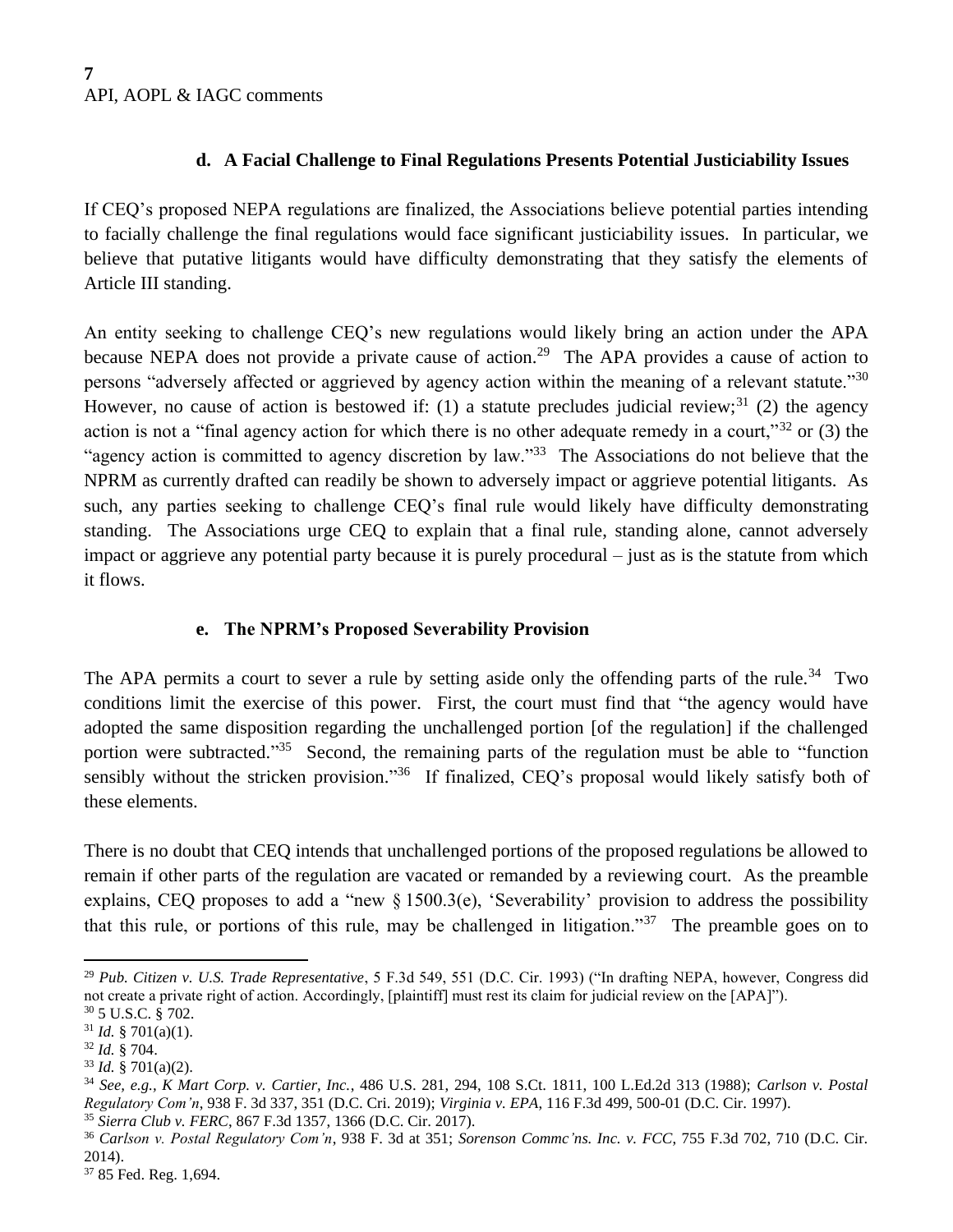expressly state that it is "CEQ's intent that the individual sections of this rule be severable from each other, and that if any sections or portions of the regulations are stayed or invalidated, the validity of the remainder of the sections shall not be affected and shall continue to be operative."<sup>38</sup>

The Associations are not aware of any one provision of the proposed rule that could undermine the functionality of the remaining portions of the rule.<sup>39</sup> Indeed, CEQ's proposal is intended to address a wide variety of NEPA implementation issues and reforms, and to pull together and update a number of sources of law and policy into a single rulemaking. These actions are clearly related but not intertwined. No single provision of this proposal, if removed, would impair the remaining portions of the proposed regulations or render them meaningless.<sup>40</sup> CEQ's severability provision is a prudent measure that should remain in the final rule.

## **III. The Definition of "Effects"**

## **a. Removal of the Requirement to Assess "Cumulative Effects"**

In general, the Associations support the removal of the requirement for agencies to assess "cumulative effects." That term does not appear in the NEPA statute; is not independently incorporated by courts; and has led to confusion, duplication of efforts, and waste of agency resources.

As an initial matter, and as CEQ correctly points out, even determining what is a cumulative effect has led to "confusion," "been interpreted expansively[,]" and "result[ed] in excessive documentation about speculative effects[.] $1^{34}$  The Associations believe that cumulative effects generally defy definition without reasonable time bounds, observable scale, and modeling that can hold all other relevant variables constant. It simply makes no sense to attempt to define what may be undefinable in the abstract, absent express direction from Congress to attempt to do so.

Opponents of the NPRM may point to the U.S. Supreme Court's decision in *Kleppe v. Sierra Club*<sup>42</sup> to argue that the NEPA statute itself requires agencies to assess cumulative effects.<sup>43</sup> Such a reading of *Kleppe* is misplaced for several reasons. First, while the Court found that the existence of cumulative effects required the preparation of an Environmental Impact Statement ("EIS"), it noted that "determination of the extent and effect of [cumulative impacts] … is a task assigned to the special competency of the appropriate agencies."<sup>44</sup> The same remains true under the NPRM: even though

<sup>42</sup> 427 U.S. 390 (1976).

<sup>38</sup> *Id*.

<sup>39</sup> *See MD/DC/DE Broadcasters Ass'n v. FCC*, 253 F.3d 732, 740 (D.C. Cir. 2001) (examining "whether a statute's function would be impaired if, after invaliding a portion of an implementing regulation, the Court left the rest of the regulation in place").

<sup>&</sup>lt;sup>40</sup> See Am. Petroleum Inst. v. EPA, 862 F.3d 50, 72 (D.C. Cir. 2017) ("Thus we have severed provisions when 'they operate[d] entirely independently of one another.'").

<sup>41</sup> 85 Fed. Reg. 1,707.

<sup>43</sup> *See, e.g.,* Comments of Kevin Cronin, *available at* [https://www.regulations.gov/contentStreamer?documentId=CEQ-2019-](https://www.regulations.gov/contentStreamer?documentId=CEQ-2019-0003-0463&attachmentNumber=1&contentType=pdf) [0003-0463&attachmentNumber=1&contentType=pdf,](https://www.regulations.gov/contentStreamer?documentId=CEQ-2019-0003-0463&attachmentNumber=1&contentType=pdf) at 2 (posted Jan. 21, 2020).

<sup>44</sup> 427 U.S. at 413-14.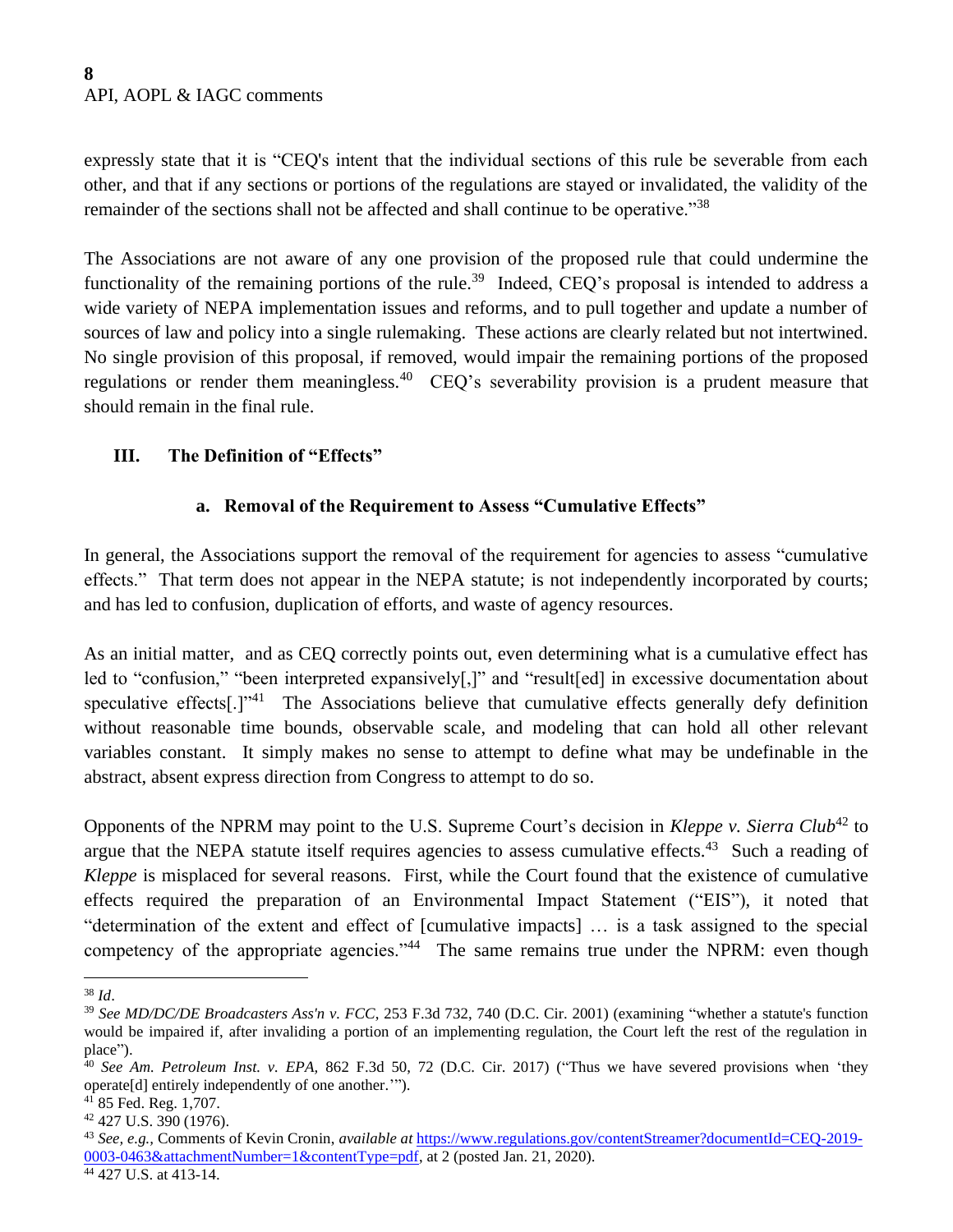## **9** API, AOPL & IAGC comments

agencies would not be strictly required to assess cumulative effects, nothing would prevent them from exercising their "special competency" to determine "the extent and effect" of particularly relevant cumulative effects, provided that they otherwise satisfy the causation analysis required under *Dep't of Transportation v. Public Citizen*<sup>45</sup> and related provisions of the proposed rule. Second, even assuming *Kleppe* found an independent statutory basis to assess cumulative effects, that portion of its holding is superseded by *Chevron*. <sup>46</sup> CEQ's 1978 regulations addressed cumulative effects, but *Chevron* clarified that deference will be afforded to action that does not conflict with statute and that is otherwise not arbitrary and capricious. CEQ is therefore permitted to remove from its regulations requirements that do not appear in the NEPA statute, as supported by the robust record compiled to date. Finally, the Associations are aware of no decision since *Kleppe* that has ever found an independent textual source in the NEPA statute requiring agencies to assess cumulative effects.

At CEQ's public hearings on the NPRM and elsewhere, opponents of the proposed rule have claimed that eliminating the requirement to assess cumulative effects will put an end to agency assessment of the impacts of global climate change. This is false. The Associations are only aware of a single district court decision that has ever held that the impacts of global climate change must be assessed as a cumulative effect of agency decisionmaking.<sup>47</sup> But as the D.C. Circuit has explained, "NEPA cumulative-impact analysis need only consider the effect of the current project along with any other past, present or likely future actions in the same geographic area as the project under review."<sup>48</sup> This would preclude any global assessment of cumulative impacts, climate related or not.<sup>49</sup> And no Court of Appeals has ever affirmed the reasoning of *WildEarth Guardians v. Zinke*, while some have explicitly rejected it.<sup>50</sup> Moreover, nothing in the proposed rule would appear to preclude an agency's attempt to assess cumulative impacts in an appropriate context, provided that such impacts satisfied the requisite causation analysis and were firmly based in sound science and not speculative.

This argument also ignores other requirements outside of NEPA for agencies to consider cumulative environmental effects that will continue to apply regardless of whether or not the NPRM is finalized. For example, under section 404 of the Clean Water Act, the Army Corps of Engineers must determine that proposed dredge and fill activities "will have only minimal cumulative adverse effects on the environment" before issuing a permit.<sup>51</sup> In addition, the FAST Act contemplates review of "cumulative

<sup>45</sup> 541 U.S. 752 (2004).

<sup>46</sup> *See supra* n.21 and accompanying text.

<sup>47</sup> *WildEarth Guardians v. Zinke*, 368 F.Supp.3d 41 (D.D.C. 2019). While several other cases have addressed this question, the agencies at issue had already considered climate-related cumulative effects. *See WildEarth Guardians v. Jewell*, 738 F.3d 298 (D.C. Cir. 2013) (BLM properly considered cumulative climate change impacts of proposed coal mine); *WildEarth Guardians v. BLM*, 8 F.Supp.3d 17 (D.D.C. 2014) (same for oil and gas lease sale). *Cf*. *Indigenous Env. Network v. U.S. Dep't of State*, 347 F.Supp.3d 561 (D. Mont. 2018) (agency conducted separate cumulative greenhouse gas emission impacts for two different pipeline authorizations, but was required to assess the cumulative impacts of both pipelines together). <sup>48</sup> *Sierra Club v. FERC*, 672 F. App'x 38, 39 (D.C. Cir. 2016). *See also* 40 C.F.R. § 1508.7 (a "[c]umulative impact is the impact on the environment which results from the incremental impact of the action when added to other past, present, and reasonably foreseeable future actions *regardless of what agency (Federal or non-Federal) or person* undertakes such other actions.") (emphasis added).

<sup>49</sup> *See also* Sec. VIII *infra*.

<sup>50</sup> *See, e.g., EarthReports, Inc. v. FERC*, 828 F.3d 929 (D.C. Cir. 2016); *Sierra Club v. FERC*, 827 F.3d 36 (D.C. Cir. 2016)

 $51$  33 U.S.C. § 1344(e)(1).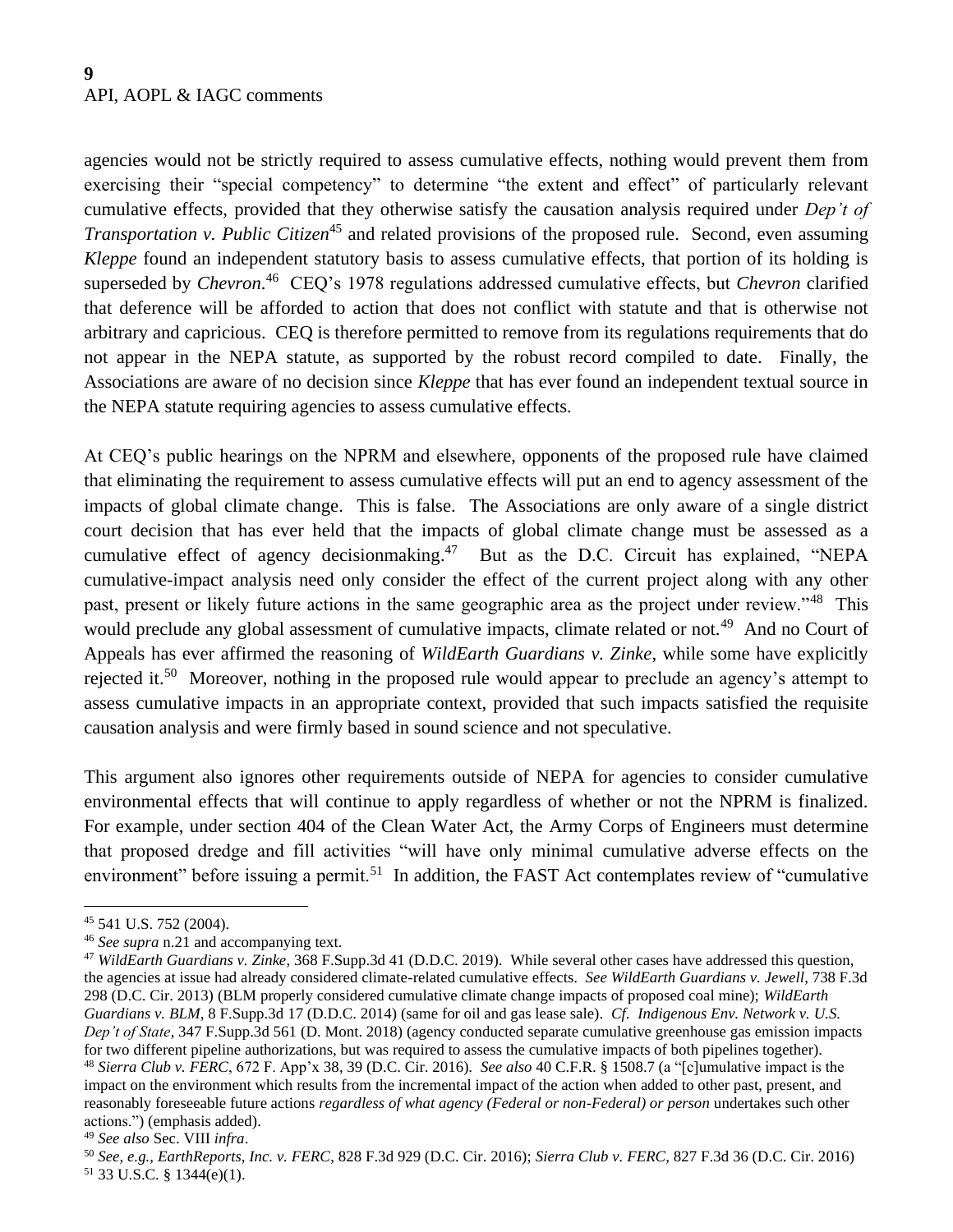effects" for federal highway projects.<sup>52</sup> When Congress seeks to require agencies to conduct cumulative impact analyses, it does so clearly and directly.

To bring all agency materials and practice in accord with a final rule, the Associations further recommend that CEQ revoke existing guidance on cumulative effects if this provision of the NPRM is finalized, and consider issuing revised guidance that is more realistic and practical, recognizing the inherent limits of determining cumulative effects, boundaries set out by existing case law, and appropriate scenarios where agencies may want to consider assessing cumulative effects, even though they would not be required to do so under NEPA and its regulations. For example, CEQ could through new guidance recommend that agencies review, consider, and summarize conclusions of appropriate examples or scenarios of cumulative effects evaluations and related documents by utilizing the new searchable NEPA databases<sup>53</sup> in order to consider potential cumulative impacts.

# **b. Agencies Should Only Assess Effects When a Reasonably Close Causal Relationship Exists Between the Proposed Action and the Effect**

As the Associations wrote in response to the ANPRM, and as API wrote in its comments on CEQ's draft guidance on "Consideration of Greenhouse Gas Emissions,"<sup>54</sup> agencies should only assess effects when a reasonably close causal relationship exists between a proposed action and the effect, and that a "but for" causal relationship is not sufficient. For the reasons previously submitted in those comments, and for the reasons below, the Associations support these proposed revisions to the definition of "effects."<sup>55</sup>

The U.S. Supreme Court has compared the relevant test for "effects" that must be considered to the tort principle of "proximate cause."<sup>56</sup> The action under review must be "the legally relevant cause" of such effects.<sup>57</sup> Thus, for example, an agency need not consider environmental effects of actions over which the agency has no control.<sup>58</sup>

The Associations offer one proposed revision to new proposed section  $1508.1(g)(2)$ , which is to remove the word "significant" from the second sentence. Again, while CEQ has accurately captured the holding of *Public Citizen* in new proposed section 1508.1(g), the Associations believe there will be greater clarity in a definition that excludes effects that are not reasonably foreseeable or which lack close causal connections, rather than one that excludes effects that are not "significant." Moreover, we believe this revision is more consistent with CEQ's longstanding approach to define "effects," and then separately

 $52$  23 U.S.C. § 168(c)(2)(G).

<sup>53</sup> 85 Fed. Reg. 1,728 (new § 1507.4(a)(5)).

<sup>54</sup> 84 Fed. Reg. 30,097 (June 26, 2019).

<sup>&</sup>lt;sup>55</sup> 85 Fed. Reg. 1,728-29.

<sup>56</sup> *Pub. Citizen*, 541 U.S. at 767 (citing W. Keeton, et al., Prosser and Keeton on Law of Torts 264, 274-75 (1983) for

proximate cause standard). *See also Metropolitan Edison Co. v. People Against Nuclear Energy*, 460 U.S. 766, 774 (1983). <sup>57</sup> *Pub. Citizen*, 541 U.S. at 769.

<sup>58</sup> *Id*. at 770 ("We hold that where an agency has no ability to prevent a certain effect due to its limited statutory authority over the relevant actions, the agency cannot be considered a legally relevant 'cause' of the effect."); *National Ass'n of Home Builders*, 551 U.S. at 667 (2007) (same).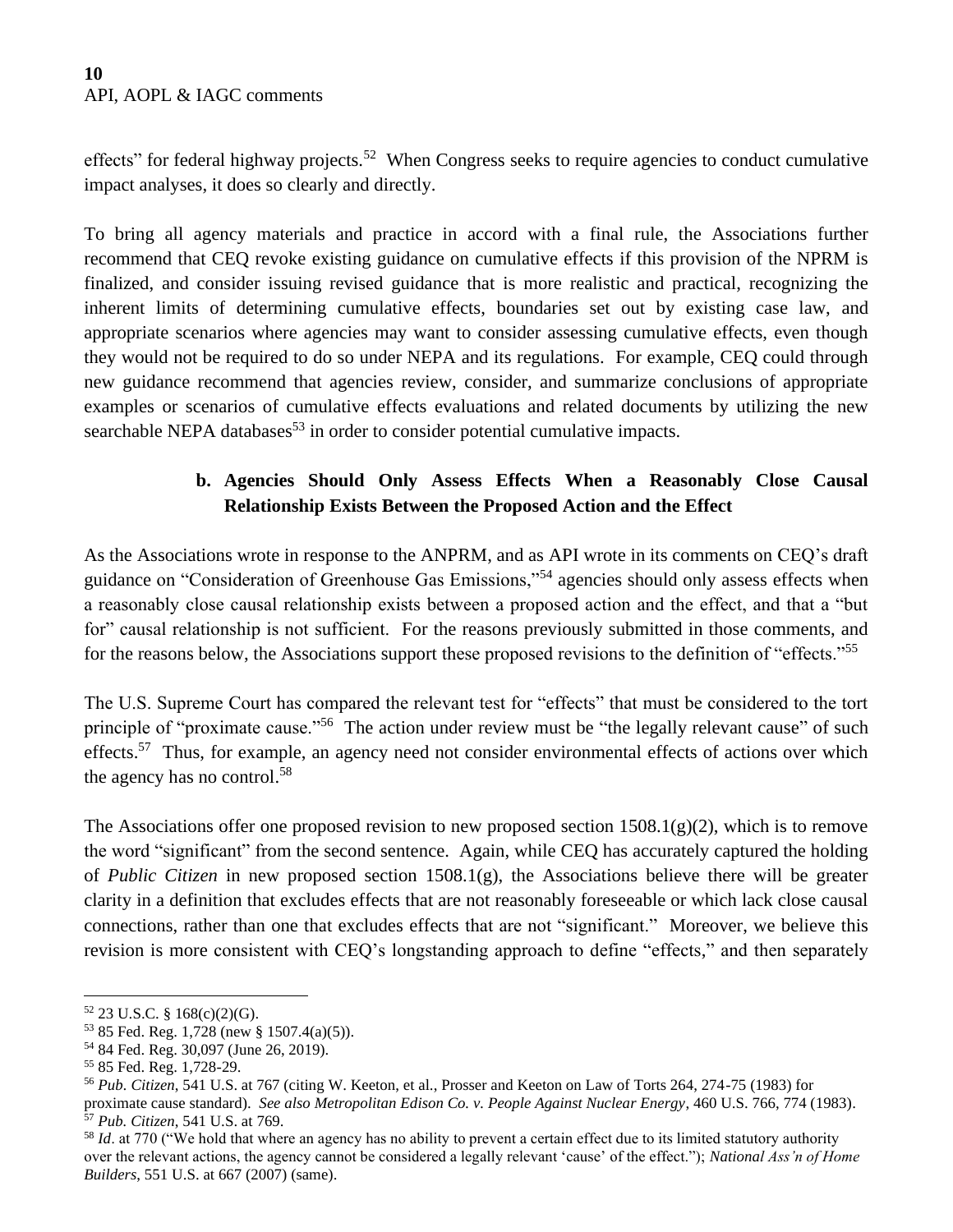clarify which of those effects are "significant" for purposes of triggering NEPA. No effect, significant or not, should be considered if it is "remote in time, geographically remote, or the product of a lengthy causal chain."<sup>59</sup>

Notwithstanding this modest recommended change, the revised definition of "effects" faithfully reflects decades of case law. Revising the definition will thus enhance public understanding of the governing principles of law and help reduce issues in litigation. For these reasons, the Associations also support the new definition of the related term "reasonably foreseeable."

## **c. Eliminating the Distinction Between "Direct" and "Indirect" Effects**

The Associations further support eliminating the distinction between "direct" and "indirect" effects, terms similarly not found in the NEPA statute. As discussed above, the concept of causation is central to understanding an agency's obligation under NEPA to consider any effect, regardless of whether it is deemed direct or indirect. While an effect may bear some relationship to a Federal action, that is not the test for inclusion in a NEPA review, and we are concerned that one of the reasons for the expansion of scope of reviews and mission creep in recent agency practice is simply confusion over the meaning of an "indirect" effect. By clarifying that effects must only be considered when there is a "reasonably close causal relationship" that would satisfy a proximate cause analysis under tort law, this aspect of the revised definition will enhance agency and public understanding of the scope of review, eliminate issues in litigation, and conserve limited agency resources.

It bears mentioning what this revision will not do. It will not eliminate any requirement that agencies consider greenhouse gas emissions when conducting NEPA reviews. The NPRM retains the requirements in the current rule for agencies to consider all "ecological …, aesthetic, historic, cultural, economic …, social, [and] health effects."<sup>60</sup> The Associations support retaining this language. While some courts have required agencies to consider greenhouse gas emissions beyond the footprint of a project, finding such emissions to be reasonably foreseeable and reasonably related to the project,<sup>61</sup> others have declined to do so.<sup>62</sup> The proposed rule does nothing to alter that case-by-case analysis that lies at the heart of NEPA and furthers its major purpose to aid in informed government decision-making. However, as we have commented previously, the Associations urge CEQ to provide specific examples of effects that ordinarily should not be assessed.

#### **IV. Categorical Exclusions**

In response to CEQ's request,  $63$  the Associations would support proposed revisions to allow agencies to use categorical exclusions ("CXs") that other agencies use for similar activity. As we have commented

<sup>59</sup> 85 Fed. Reg. 1,729.

 $60$  40 C.F.R. § 1508.8 (proposed to be recodified as § 1508.1(g)(1)).

<sup>61</sup> *Sierra Club v. FERC*, 867 F.3d 1357.

<sup>62</sup> 85 Fed. Reg. 1,696.

<sup>63</sup> *Id*. at 1,707.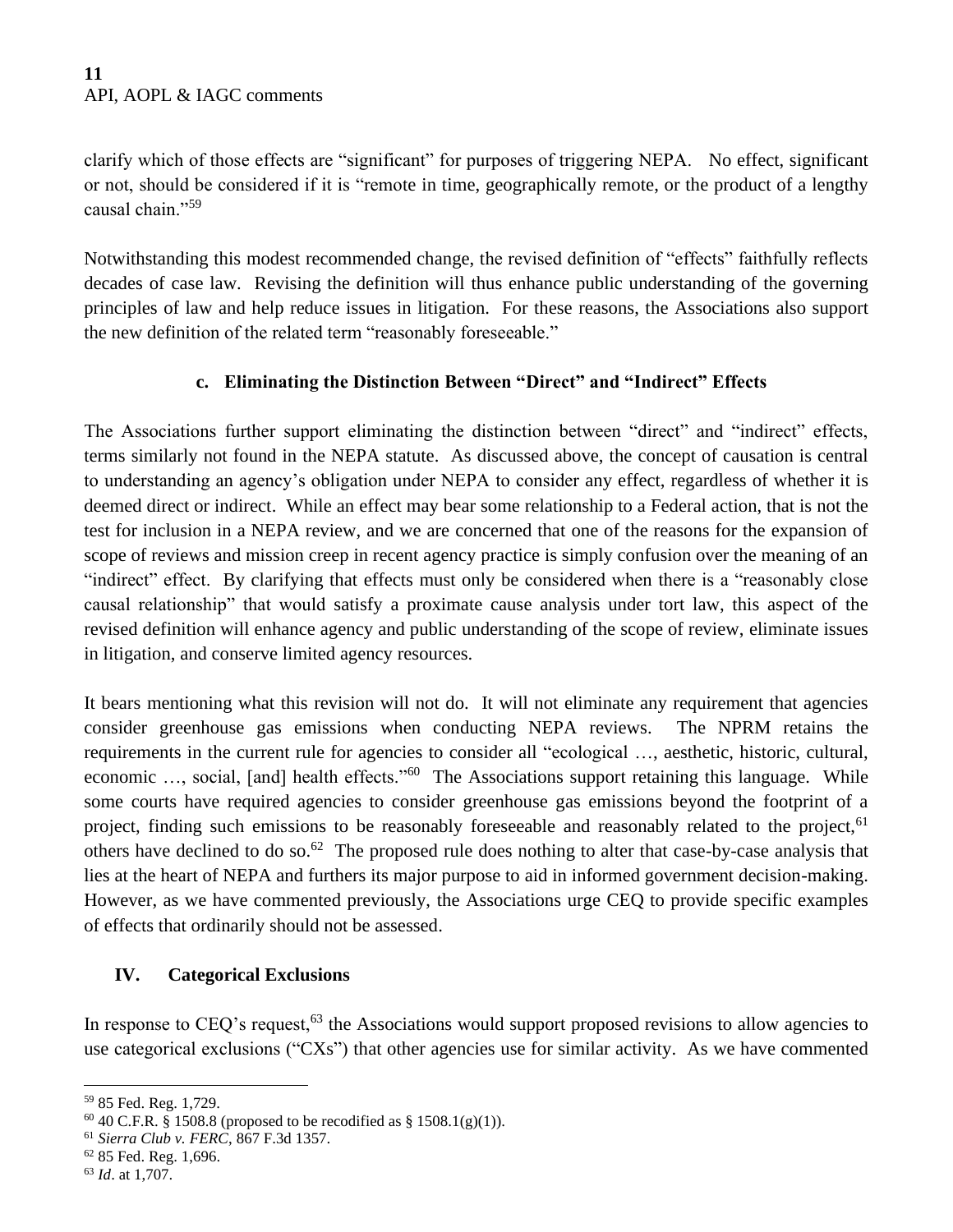previously, we believe that some agencies are not fully utilizing CXs as a tool to satisfy NEPA obligations. For this reason, we support CEQ's revisions to the definition of "categorical exclusion" and the reorganization of the regulations,<sup>64</sup> which will provide greater clarity to agencies and promote efficient NEPA reviews, and the new requirement that CXs be made available in a publicly searchable database.<sup>65</sup> Despite criticism of these proposed changes, the Associations do not expect that they will result in new exemptions for major energy infrastructure projects as a whole, including cross-border pipelines or interstate natural gas piplines.

The Associations further recommend that as CEQ proposes to do for environmental assessments ("EAs") and EISs,  $^{66}$  CEQ should also impose a time limit on agencies to determine whether or not a CX applies to a project application. We recommend adding a six month time limit to determine applicability of CXs in new 40 C.F.R. § 1501.10. Such a limitation will minimize delays, conserve agency resources, and provide greater certainty and predictability to project sponors, especially sponsors of smaller projects.

## **V. Mitigation**

The Associations support the proposed new requirements for agency mitigation to include an express legal basis.<sup>67</sup> It is worth clarifying that this legal basis should flow from "statutory authority"<sup>68</sup> and not agency guidance or practice. This will help ensure agency compliance with law, which will reduce litigation risks, and aid in informing the public. For similar reasons, we also support the proposed changes to the definition of mitigation to make clear that mitigation must have an actual nexus to the proposed action and be limited to those actions that have an environmental effect while excluding those that do not. 69

CEQ may also consider adding text that every mitigation measure identified in an EIS need not ultimately be implemented. As the Supreme Court has noted, "one important ingredient of an EIS is the discussion of the steps that can be taken to mitigate adverse environment consequences." *Methow Valley*, 490 U.S. at 351. The Court went on to explain that "[t]here is a fundamental distinction, however, between a requirement that mitigation be discussed in sufficient detail to ensure that environmental consequences have been fairly evaluated, on the one hand, and a substantive requirement that a complete mitigation plan be actually formulated and adopted on the other." *Id.* at 352. As a result, the Court reversed an appellate court ruling requiring each EIS to include "a detailed explanation of specific measures which *will* be employed to mitigate the adverse impacts." *Id.* at 353 (emphasis in

<sup>&</sup>lt;sup>64</sup> Proposed revised § 1508.1(d) and recodified §§ 1501.4 and 1501.5(a), respectively.

<sup>65</sup> *See supra* n.53.

<sup>66</sup> 85 Fed. Reg. 1,717, new §§ 1501.10(b)(1) and (2).

<sup>67</sup> *Id*. at 1,722, new § 1503.3(e).

<sup>68</sup> *Id*.

<sup>&</sup>lt;sup>69</sup> *Id.* at 1,729, new § 1508.1(s). CEQ should consider adding language from the preamble to the text of the revised definition to clearly delineate that mitigation is limited to actions that have an environmental effect.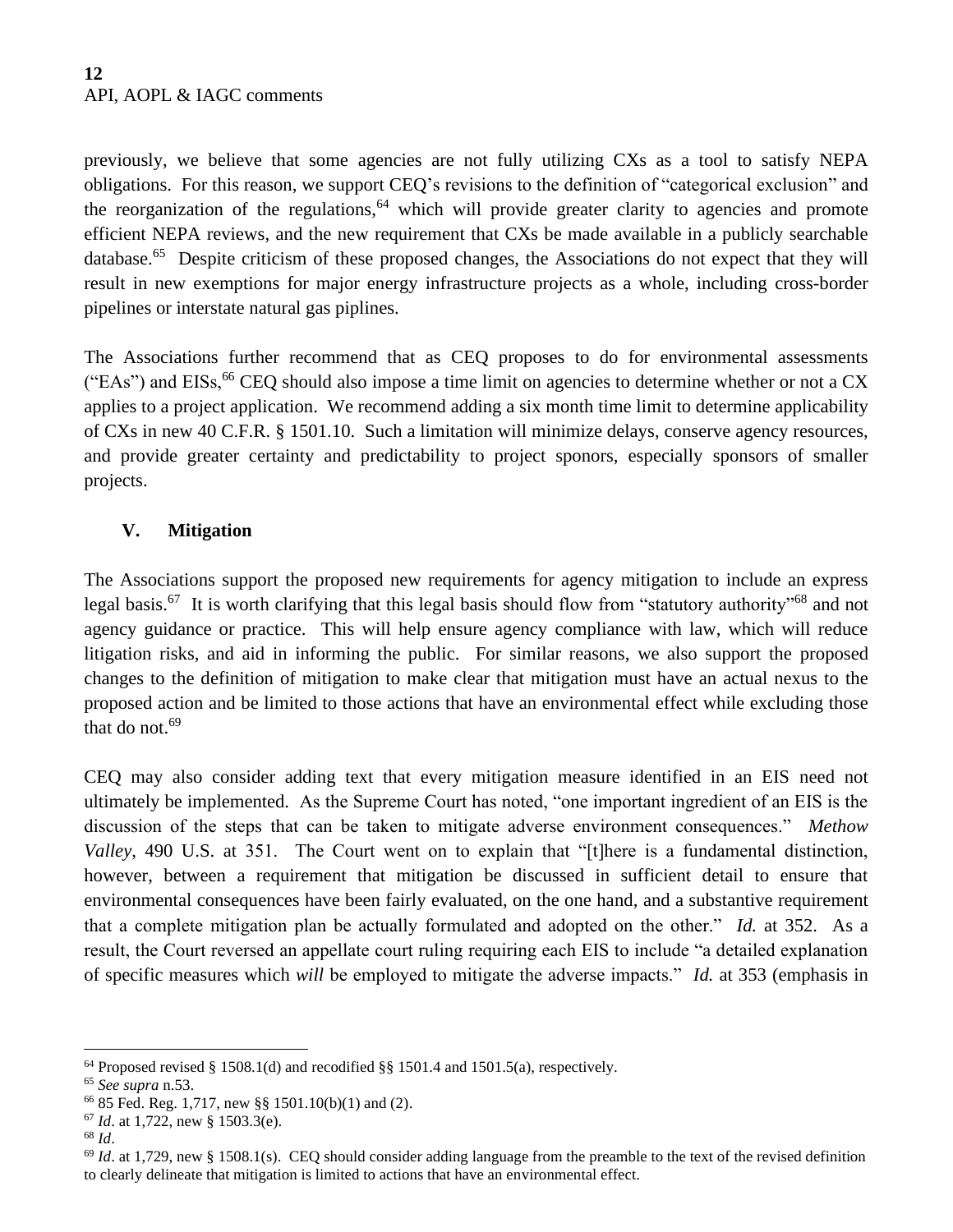original). Citing *Methow Valley*, appellate courts have routinely confirmed that there is no substantive obligation to adopt mitigation measures identified in an EIS.<sup>70</sup>

While the preamble favorably cites CEQ's existing "Final Guidance for Federal Departments and Agencies on the Appropriate Use of Mitigation and Monitoring and Clarifying Appropriate Use of Mitigated Findings of No Significant Impact,"<sup>71</sup> the Associations renew our previous request that CEQ expressly revoke this guidance. We are concerned that the guidance is being used and will continue being used to justify activity outside the scope of a reviewed federal action rather than to maintain affected resources. Neither the NEPA statute nor CEQ guidance can be used as the sole justification for an agency to require mitigation or to mandate a net gain on mitigation, and CEQ should make this clear, as it does in other parts of the proposed rule. Such mandates must flow from other statutory authority.

#### **VI. Other Definition Revisions**

**a.** "Coordinating Agency"

CEQ proposes to redefine "coordinating agency" to expand the role of non-Federal actors as part of the NEPA review process.<sup>72</sup> The new definition as currently drafted is vague. A clear standard on when a non-federal entity should be consulted is necessary to inform lead agencies regarding consultation obligations.

To ensure consistency and predictability in the NEPA review process, a final rule should specify that State, Tribal, and local entities can participate as cooperating agencies when a proposed action impacts an area or activity over which such entities have jurisdiction. This standard ensures that only the parties with decision making authority are elevated to the status of a cooperating agency. Such a limitation helps ensure a streamlined NEPA review process and prevents delays in review that result from the participation of multiple unnecessary consulting agencies. A limitation would not preclude the lead agency from considering the interests of a State, Tribal, or local agency, as the proposed regulations require an agency to solicit comments from such entities that may have an interest in the area or be impacted by a decision. Additionally, other laws such as the National Historic Preservation Act serve to protect interests in historic properties beyond a coordinating agency's jurisdiction.

<sup>70</sup> *See, e.g., Westlands Water Dist. v. Dep't of Interior*, 376 F.3d 853, 873 (9th Cir. 2004); *Mississippi River Basin Alliance v. Westphal*, 230 F.3d 170, 176-77 (5th Cir. 2000). In contrast to EISs, CEQ allows agencies to include appropriate mitigation measures in EAs to avoid an action rising to the level of a significant impact to the environment. *See Akiak Native Community v. U.S. Postal Serv.*, 213 F.3d 1140, 1147 (9th Cir. 2000) ("We must keep in mind that NEPA does not require that Environmental Assessments include a discussion of mitigation strategies."). Promoting voluntary adoption of mitigation measures in the EA context is a helpful tool that agencies can use to ensure that a proposed action's environmental effects will not reach a level of significance. By adopting such measures in a "mitigated FONSI," an agency can avoid the added cost and burden of preparing a full EIS while ensuring that environmental impacts are minimized.

<sup>71</sup> 76 Fed. Reg. 3,843 (Jan. 21, 2011).

 $72$  85 Fed. Reg. 1,728, new § 1508.1(e).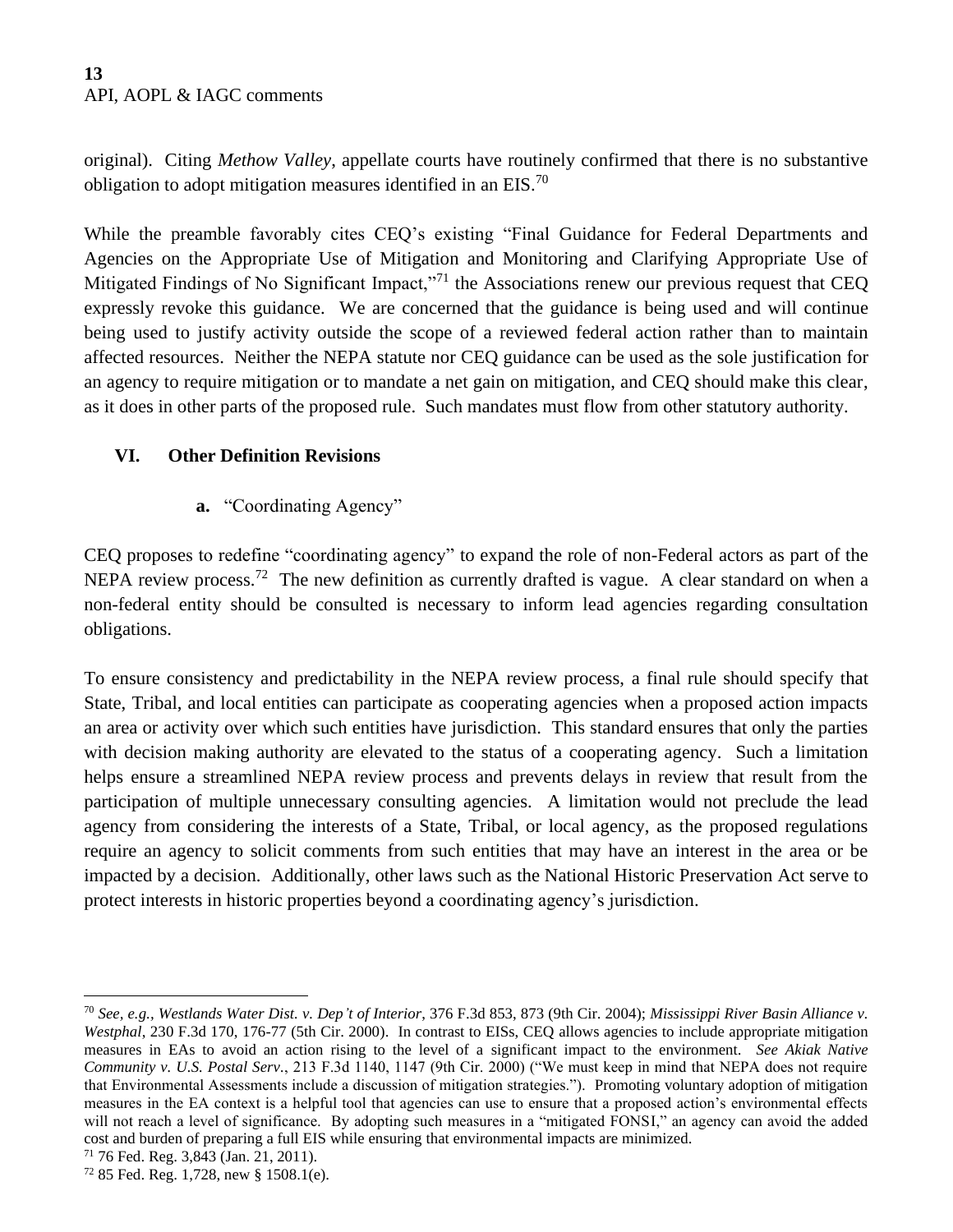The failure to set specific limits could subject future NEPA reviews to challenges on the basis that the lead agency failed to include a State, Tribal, or local agency that may have had an interest in the review as a cooperating agency. Such challenges would unnecessarily delay NEPA reviews and should be discouraged.

**b.** "Human Environment"

The Associations urge CEQ to remove the redefinition of "human environment."<sup>73</sup> While this proposed revision aligns with the statutory text of 42 U.S.C. § 4331(a), for that reason alone, it is an unnecessary change.

**c.** "Major Federal Action"

We support the changes to the definition of "Major Federal action," which are in accord with our previous comments, and further support including in the NEPA database a list of actions that have been found not to meet either definition. And as we have previously commented, we would also support a final rule's establishing monetary thresholds (*e.g.*, Federal project spend or other disbursement under a certain threshold)<sup>74</sup> or other workable materiality tests.

**d.** "Reasonable alternatives"

We recommend that the NPRM's new definition of "reasonable alternatives" exclude consideration of alternatives outside the jurisdiction of an agency.

**e.** "Tiering"

CEQ proposes to revise the definition of "tiering" to clarify that agencies may produce a programmatic environmental assessment and tier subsequent site-specific decisions to that document. We recommend that the definition clarify that the ability of agencies to tier is not inherently limited to situations where the agency has produced an EIS. Tiering is an important regulatory tool for land planning agencies, and it is important for CEQ to promote its use and remove existing ambiguities.

On the other hand, CEQ is correct in its proposed revisions that there should be no presumption that programmatic NEPA assessment is required.<sup>75</sup> The current regulatory language may lead to agencies' combining completely different projects or industries into a single programmatic NEPA document,

<sup>73</sup> *Id*. at 1,729, new § 1508.1(m).

<sup>74</sup> *See, e.g., Twp. of Ridley v. Blanchette*, 421 F.Supp. 435 (E.D. Pa. 1976) (major projects are usually those with Federal funding over \$1 million, while other projects do not involve sufficiently serious effects to justify costs of completing NEPA review documents, or have potential effects which appear to offset the costs of completing NEPA review documents). <sup>75</sup> *See, e.g.*, proposed new § 1504.2(c)(3).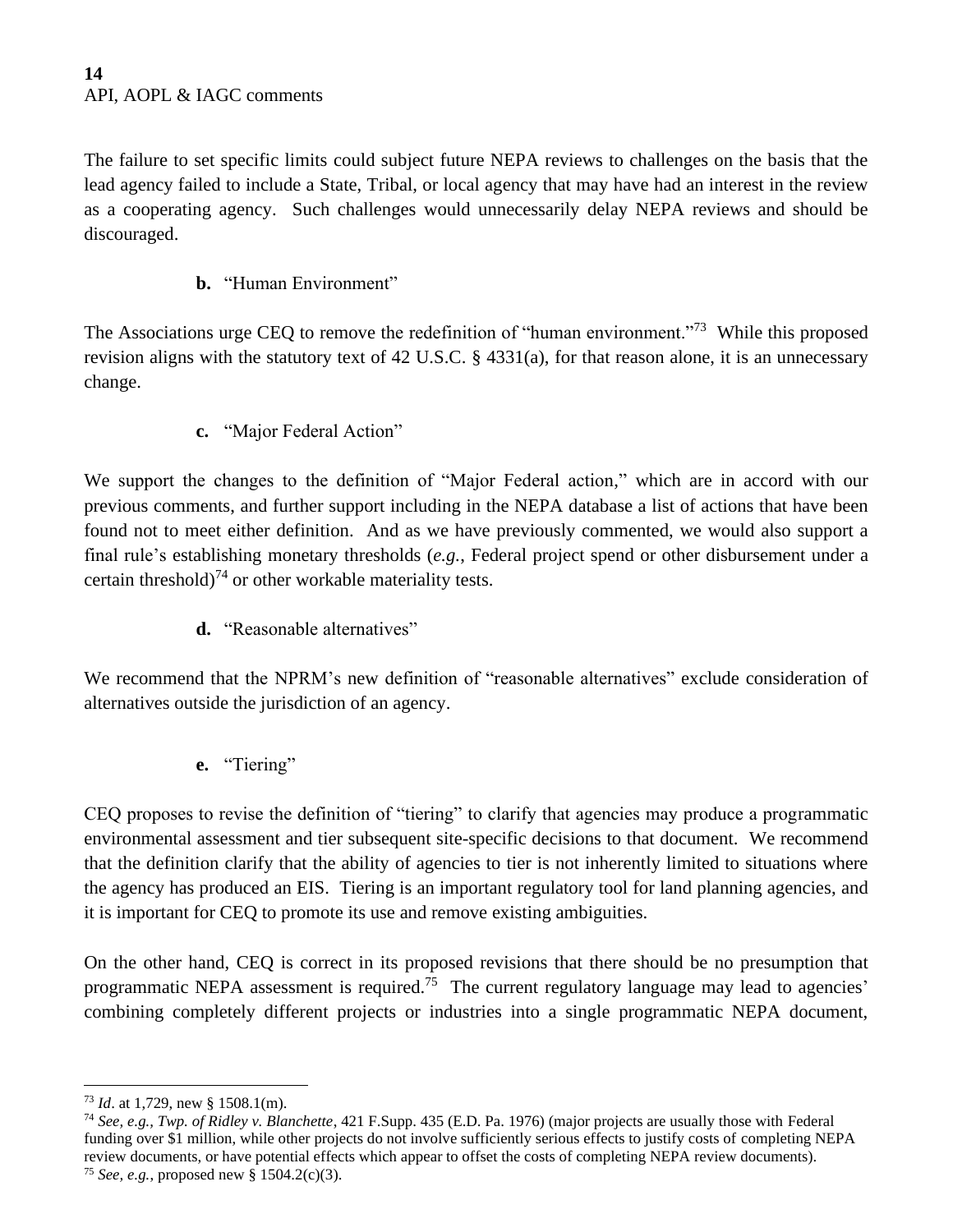causing practical and legal concerns.<sup>76</sup> It may also compound delays and costs, and both Federal agencies and regulated parties could face prolonged litigation risks that drain resources from effective regulation and private economic investment. NEPA case law also counsels in favor of a more limited reading of any programmatic NEPA requirements. For example, in *Kleppe*, the U.S. Supreme Court held that the Department of the Interior and other federal agencies "responsible for issuing coal leases, approving mining plans, and taking other actions to enable private companies and public to develop coal reserves on Federally owned or controlled land<sup>"77</sup> were not required to issue a programmatic EIS for the entire Northern Great Plains region. *Kleppe* reflects skepticism by the Court regarding programmatic reviews even for projects that share a number of factors in common, including location and type of activity.<sup>78</sup>

Finally, the NPRM appears to leave a determination of the lifespan of a programmatic NEPA document open to individual agency interpretation. We therefore recommend that the definition of "tiering" or related provisions be revised to require agencies to indicate how and when new or better information will be incorporated into tiered project or site specific EAs or EISs when there is an existing programmatic NEPA document in place.

#### **VII. Exhaustion and Public Input**

The Associations strongly support the new provisions in §§ 1500.3(b) and 1502.18 governing exhaustion and the public comment process, including allowing agency decisionmakers to certify consideration of all of the alternatives, information, and analyses submitted by public commenters.<sup>79</sup> These proposed changes will result in more informative public comments, conserve agency resources, and cut down on speculative claims in litigation. Many agencies commonly deem comments not timely raised and information not provided to be forfeited,<sup>80</sup> and this change will reaffirm and encourage this basic, orderly concept of administrative law. It will also help commenters know what is required of them in order to preserve their litigation rights, and help agencies remedy potential issues before they need to be litigated.

<sup>&</sup>lt;sup>76</sup> For example, current guidance suggests that proximity in geographic space should be a factor accorded significant weight in deciding whether to perform a programmatic review. Combined with the Federal Land Policy and Management Act's multiple-use mandate, this would seem to suggest that BLM is required to perform a programmatic assessment for any and all permitted activities on particular Federal lands simply because they may be close geographically, a plainly absurd result.  $77$  427 U.S. at 393.

<sup>78</sup> *See also Nat'l Wildlife Federation v. Appalachian Regional Comm'n*, 677 F.2d 883 (D.C. Cir. 1981) (promulgating factors for consideration of programmatic assessment).

<sup>79</sup> 85 Fed. Reg. 1,713, 1,720.

<sup>80</sup> Certain statutory provisions, such as § 4(b) of the Endangered Species Act, require ageny actions to be proposed and finalized on strict schedules that necessarily limit the time period for public comment. *See also Fla. Power & Light Co. v. United States*, 846 F.2d 765, 733 (D.C. Cir. 1988) (holding a 15-day comment period not unreasonable under the circumstances). Agencies are generally free to ignore late filings. *See, e.g., Appalachian Power Co. v. EPA*, 249 F.3d 1032, 1059 (D.C.Cir.2001) ("An agency is not required to consider issues and evidence in comments that are not timely filed.") (citing *Personal Watercraft Indus. Ass'n v. Dep't of Commerce*, 48 F.3d 540, 543 (D.C.Cir.1995)). *See also Pub. Citizen*, 541 U.S. at 764 ("Persons challenging an agency's compliance with NEPA must structure their participation so that it ... alerts the agency to the [parties'] position and contentions, in order to allow the agency to give the issue meaningful consideration." (internal quotation and citation omitted)).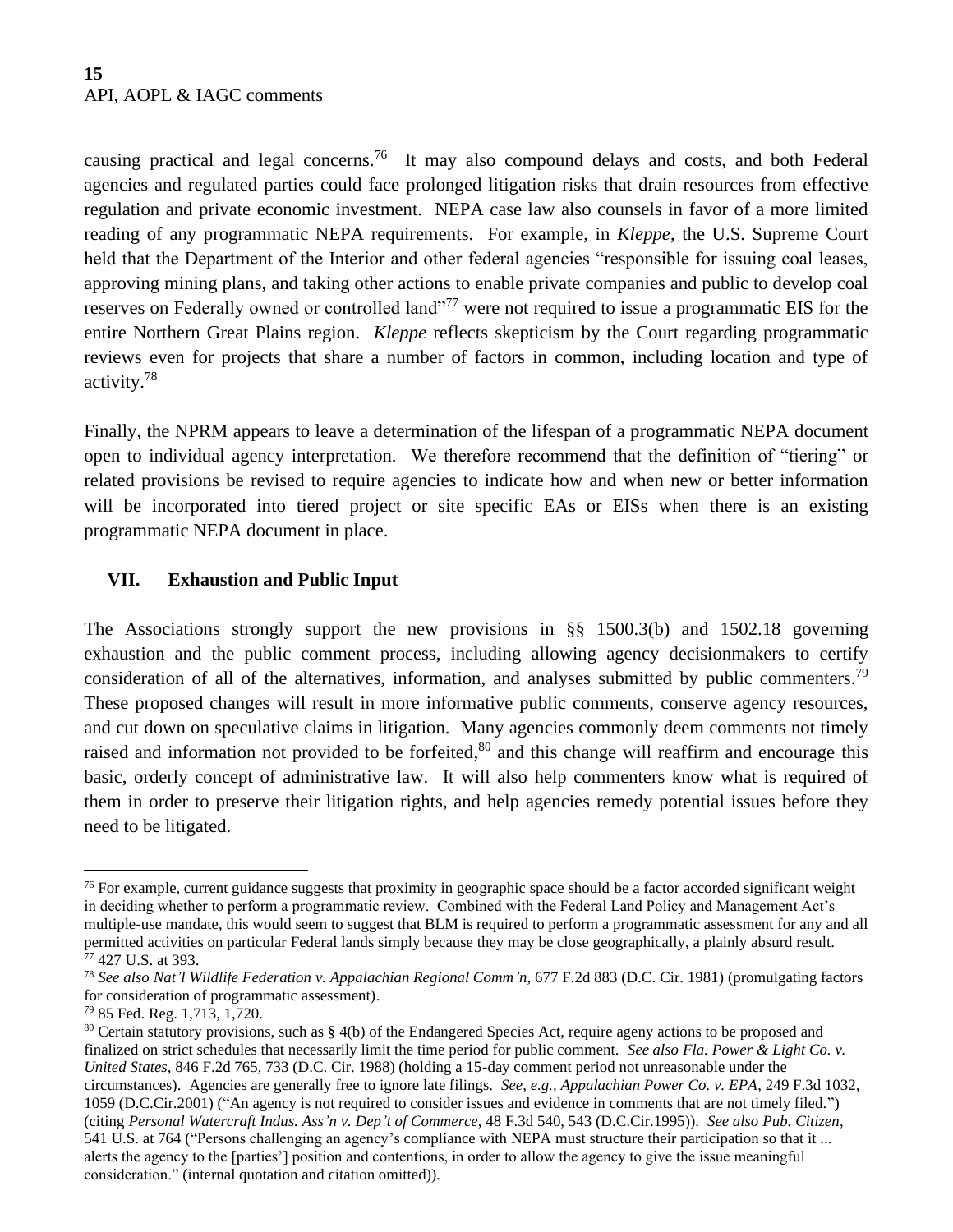The Associations also support the proposed changes to the scope of public commenting on EAs in new § 1501.5(d). While some have argued that this change will limit public input under NEPA, for the reasons stated above, we believe it will actually enhance the quality of public comments and serve to protect the litigation rights of any parties adversely affected. Moreover, it is our experience that, at least with respect to the agencies listed in Section II, *supra*, a typical EA tends to run less than fifty pages in length, and can even be as short as several paragraphs. For this reason, some agencies already limit an expansive public comment process on such EAs. It is hard to see a major informational or public benefit to unlimited comments on shorter documents, particularly when balanced against the agency resources needed to solicit, compile, analyze, and respond to them. We believe this is a common sense modification, and assertions that CEQ is limiting public input are exaggerated.

## **VIII. Extraterritoriality**

In response to CEQ's question regarding extraterritoriality, $^{81}$  and as we have commented previously, any final rule should explicitly affirm that NEPA does not require consideration of international and global impacts, consistent with established law that agencies are only required to examine impacts within the United States. Congress' purpose in establishing NEPA was to "foster and promote the general welfare ... of Americans."<sup>82</sup> Thus, to the extent CEQ is suggesting that projects outside the jurisdiction of the United States do not trigger NEPA's environmental review requirements, we believe that is the correct result under the NEPA statute and prevailing case law. Alternatively, if CEQ is suggesting that NEPA reviews for domestic projects do not need to consider potential extraterritorial impacts (*i.e*., foreign environmental impacts from a purely domestic federal action), the Associations believe that NEPA does not apply extraterritorially.

The plain language of 42 U.S.C. § 4332(2)(C) does not require NEPA to be applied outside the United States. As noted by the D. C. Circuit, "[b]ecause the decisionmaking processes of federal agencies take place almost exclusively in this country and involve the workings of the United States government, they are uniquely domestic."<sup>83</sup> In addition to the absence of any evidence of extraterritorial application in the text of the statute, "NEPA's legislative history illuminates nothing in regard to extraterritorial application."<sup>84</sup> Given this lack of guidance in the text and legislative history, courts have been reluctant to interpret the statute as controlling conduct outside the United States, particularly where doing so would risk foreign policy consequences not clearly intended by Congress. For instance, in *NEPA Coal. of Japan v. Aspin,* the presumption against extraterritoriality was extended to preclude NEPA's applications to Department of Defense actions on military installations in Japan.<sup>85</sup> And in *Greenpeace* 

<sup>81</sup> 85 Fed. Reg. 1,709.

<sup>82</sup> 42 U.S.C. § 4331(a).

<sup>83</sup> *Envt'l Def. Fund v. Massey*, 986 F.2d 528, 532 (D.C. Cir. 1993).

<sup>84</sup> *Nat'l Res. Def. Council v. NRC*, 647 F.2d 1345, 1367 (D.C. Cir. 1981).

<sup>85</sup> 837 F. Supp. 466, 467 (D.D.C. 1993).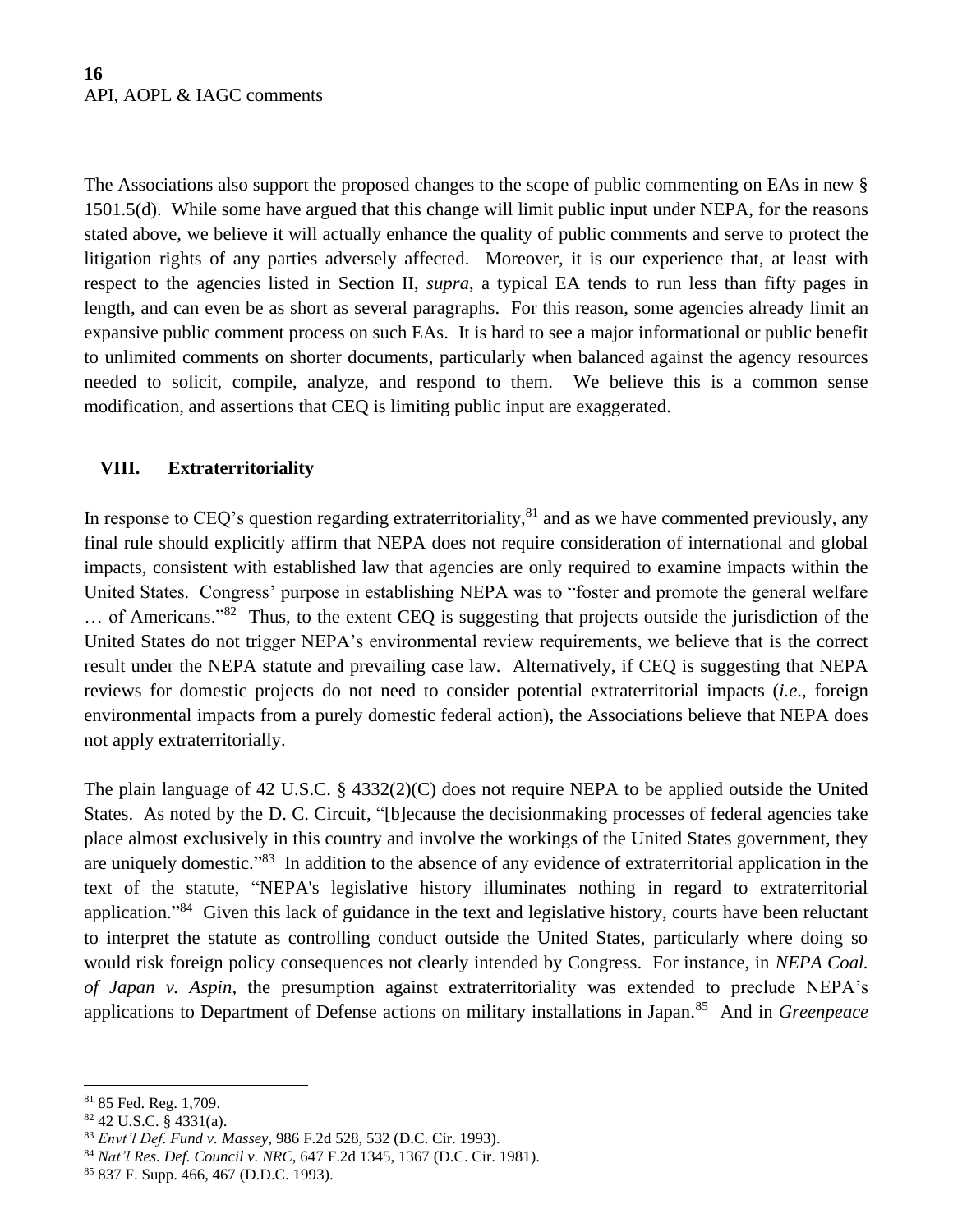*USA v. Stone,* the Court found that "extraterritorial application of NEPA … would result in a lack of respect for [Germany's] sovereignty, authority and control over actions taken within its borders."<sup>86</sup>

The Associations believe the same rationale would apply to consideration of extraterritorial impacts. Congress gave no indication that it contemplated assessment of foreign impacts, despite including statutory "language that indicates that Congress was concerned with the global environment and the worldwide character of environmental problems<sup>[1]</sup><sup>87</sup> Thus, while Congress understood that federal actions could cause environmental effects in foreign jurisdictions, it did not include a requirement to assess them. Moreover, an otherwise expert domestic agency may not be an expert on foreign environments or effects, especially "aesthetic, historic, cultural, economic …, [and] social" effects. Attempting to impose purported expertise over issues purely under the control of foreign sovereigns may lead to the same lack of respect and foreign policy consequences that courts have expressed concern about.<sup>88</sup> For these reasons, the Associations urge CEQ to include in a final rule a clear statement that NEPA should not apply extraterritorially, both to projects outside the United States and to assessment of the foreign effects of domestic projects.<sup>89</sup>

## **IX. Other Specific Comments**

#### **a. No Presumption of Irreparable Harm**

The new § 1500.3(d)<sup>90</sup> regarding a lack of presumption of irreparable harm as it relates to potential NEPA remedies, represents another prudent change that simply codifies existing case law holding that injunctive relief is an extraordinary remedy not commonly granted in NEPA litigation. *Winter v. Nat. Res. Def. Council*, 555 U.S. 7 (2008) (NEPA does not alter required showing for injunctive relief). Recent NEPA cases in lower courts reflect this principle. *See, e.g., Sierra Club v. FERC*, 867 F.3d 1357; *Diné Citizens Against Ruining our Env't v. Jewell*, (10th Cir. 2016) ("any modified test which relaxes one of the prongs for preliminary relief and thus deviates from the standard test is impermissible."). Instead, CEQ's proposed revisions rightly suggest that NEPA deficiencies can be remedied quickly by remands for curative agency NEPA analyses. *WildEarth Guardians v. Zinke*, 368 F.Supp.3d at 84 (remanding NEPA analysis to agency "in light of the serious possibility that the agency would be able to substantiate its prior conclusions" (internal citation and modifications omitted)).

<sup>86</sup> 748 F.Supp. 749, 760 (D. Haw. 1990).

<sup>87</sup> *Id*. at 759.

<sup>88</sup> *See also* 42 U.S.C. § 4332(F) (agencies shall only address "worldwide … environmental problems [] *where consistent with the foreign policy of the United States* ….) (emphasis added).

<sup>89</sup> In either situation, any potential injuries stemming from extraterritorial NEPA reviews may not be justiciable. *See, e.g., Ctr. for Biological Diversity v. Ex-Im Bank*, 894 F.3d 1005 (9th Cir. 2018) (Endangered Species Act and National Historic Preservation Act claims related to financing for liquefied natural gas project in Australia were not justiciable). <sup>90</sup> 85 Fed. Reg. 1,713.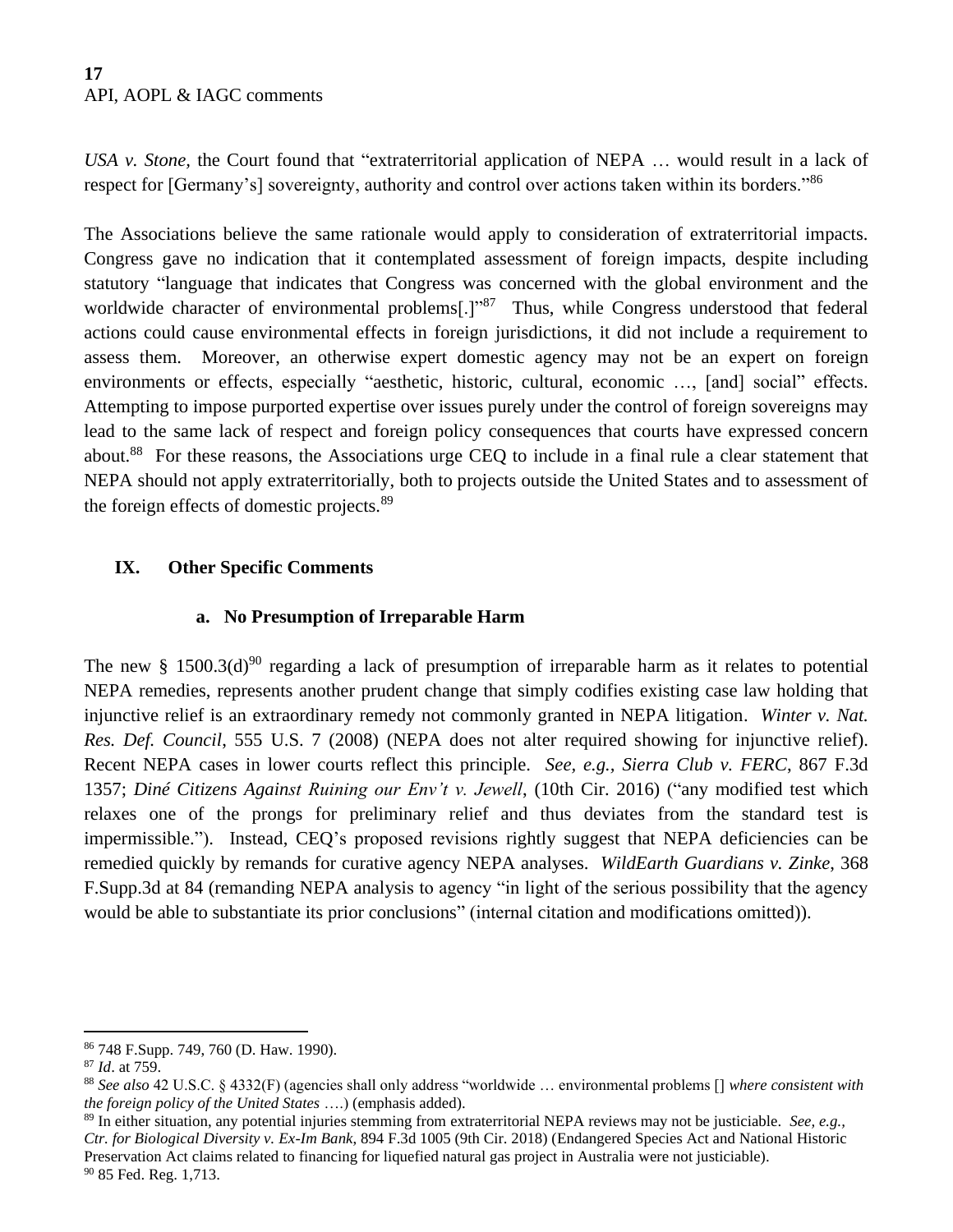#### **b. Administrative Stays or Bonding Requirements**

The Associations are seriously concerned with CEQ's proposal to allow agencies to permit affected parties to seek a stay of final agency action pending judicial review or to impose bond or security requirements or other conditions in the context of NEPA reviews.<sup>91</sup> Such procedural avenues could become standard practice for litigants and would tie final decisions up in less transparent agency processes and impose burdensome requirements on small businesses, including contractors to project sponsors, that do not exist in current standard litigation where agency action is not judicially stayed. $92$ 

While the preamble merely provides citations to arguably analogous provisions of the APA and the Federal Rules of Appellate and Civil Procedure, CEQ has offered no policy rationale for this proposed change. More importantly, nowhere in the NEPA statute does Congress direct CEQ or agencies to stand up dozens of varying and potentially conflicting procedures to administratively stay, or impose possibly onerous financial requirements on,<sup>93</sup> final agency action. Rather, CEQ has been directed to ensure that NEPA reviews "are conducted in a manner that is concurrent, synchronized, timely, and efficient" and "that reduces unnecessary burdens and delays as much as possible, including by using CEQ's authority to interpret NEPA to simplify and accelerate the NEPA review process."<sup>94</sup> We recommend striking the text in proposed § 1500.3(c) after the sentence "Any allegation of noncompliance with NEPA and these regulations should be resolved as expeditiously as possible."

#### **c. Economic and Technical Analyses**

The Associations support proposed revised § 1501.2(b)(2), which expressly incorporates economic and technical analyses into assessment of environmental effects. *See* 42 U.S.C. § 4332(B). It is fundamental that any reasonable and non-arbitrary agency decision-making necessarily includes considerations of technical feasibility; thus, if an effect of a decision is technically unavoidable, reviewers should consider and note that in their reviews. The need for economic analysis is similarly well supported, and other environmental statutes require such consideration. For example, under the Clean Air Act's assessment of best available control technologies for purposes of New Source Review, Congress has directed the consideration of emission limitations "taking into account … economic impacts and other costs[.]"<sup>95</sup>

 $91$  *Id.*, new § 1500.3(c).

 $92$  Indeed, subsection 1500.3(c) appears to be internally in tension with subsection 1500.3(d), which presumes that no irreparable harm required to support a stay flows from NEPA decisions.

<sup>&</sup>lt;sup>93</sup> In theory, some agencies may be able to set financial assurance requirements so high that no project sponsor could provide them, a plainly absurd result.

 $94$  E.O. 13807, §§ 5(e)(i)(B), (D).

<sup>95</sup> 42 U.S.C. § 7479(3). *See also Alaska Dep't of Env't Conserv. v. EPA*, 540 U.S. 461, 475-76 (2004) (technology applicant must demonstrate "that technical considerations … or economic impacts justify a conclusion that the most stringent technology is not 'achievable' in that case" (quoting EPA's Draft New Source Review Workshop Manual (Oct. 1990), at B2)).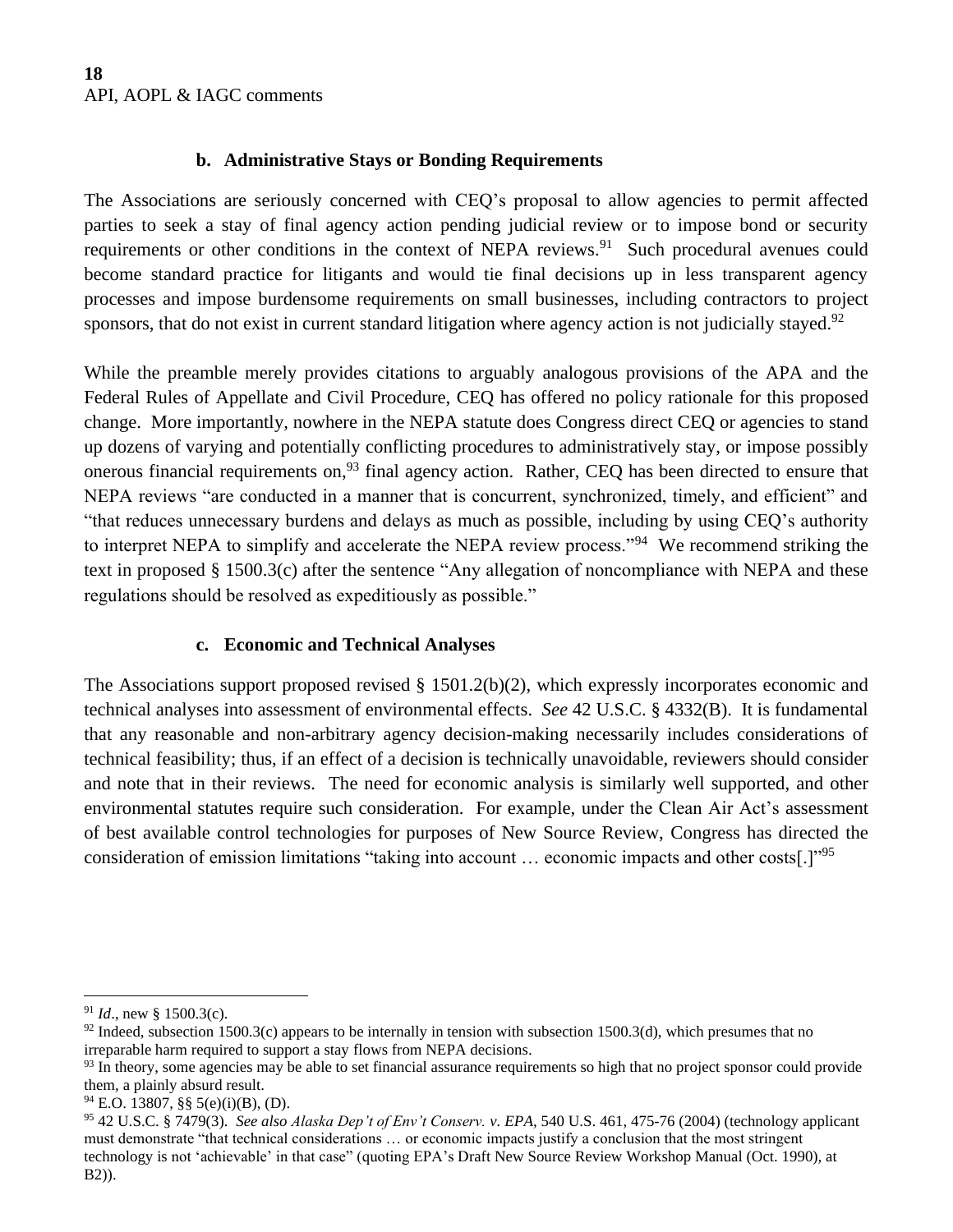#### **d. Functional Equivalence<sup>96</sup>**

CEQ proposes in new  $\S 1507.3(b)(6)$  to allow agencies to identify in their NEPA procedures documents prepared pursuant to other statutory requirements or Executive Orders that meet the requirements of NEPA. We believe this aspect of the proposal has the potential to improve the speed and efficiency of NEPA reviews and outweighs any potential complexities associated with identifying "functionally equivalent" environmental review requirements in other statutes.

While the "functional equivalence" doctrine is not found in NEPA, it has been recognized by courts for decades.<sup>97</sup> It is based on an argument originally advanced by EPA that various statutes enacted after NEPA contained environmental review requirements that rendered NEPA reviews redundant. Under the doctrine, when a statute requires an agency to conduct an analysis that is functionally equivalent to an environmental review under NEPA, the action reviewed by the agency is exempt from NEPA.

In determining that an agency's review under another statute is the functional equivalent of NEPA, courts have looked to three primary criteria: (1) the agency's organic statute must provide "substantive and procedural standards that ensure full and adequate consideration of environmental issues;"<sup>98</sup> (2) the agency must afford public participation before a final alternative is selected;<sup>99</sup> and (3) the action must be undertaken by an agency engaged primarily in the examination of environmental issues.<sup>100</sup> As such, courts have generally found that only EPA's analyses are the functional equivalent of NEPA reviews. Statutes that courts have found to have environmental review processes functionally equivalent of NEPA include the Clean Air Act,  $^{101}$  the Ocean Dumping Act,  $^{102}$  FIFRA,  $^{103}$  the Resource Conservation and Recovery Act ("RCRA"),  $^{104}$  and the Safe Drinking Water Act ("SDWA").  $^{105}$ 

CEQ's proposal seeks to expand recognized "functional equivalent" analyses. Under the proposed § 1507.3(b)(6) – which is broadly consistent with the case law interpreting the functional equivalence doctrine – agencies may document any agency determination that compliance with the environmental review requirements of other statutes or Executive Orders serves as the functional equivalent of NEPA

<sup>&</sup>lt;sup>96</sup> CEQ should clarify that while these changes encourage the reduction of duplicative environmental reviews, they do not stand for the proposition that agencies should conduct additional analyses additive to NEPA reviews that may bear some relationship to other types of environmental reviews. For example, BLM's approach to programmatic air quality analyses generally involves third-party reviews outside the scope of NEPA, as have BOEM's requirements to assess emissions from mobile offshore drilling units. This clarification would simplify NEPA reviews, improve the technical content of NEPA documents, and save time. NEPA documents should also not be delayed pending the promulgation of new air quality standards, which may change during the course of longer reviews.

<sup>97</sup> *See, e.g., Envt'l Def. Fund v. EPA*, 489 F.2d 1247 (D.C. Cir. 1973) (holding that EPA's compliance with the Federal Insecticide, Fungicide, and Rodenticide Act ("FIFRA") was the functional equivalent of NEPA compliance). <sup>98</sup> *Id*. at 1257.

<sup>99</sup> *Maryland v. Train*, 415 F. Supp. 116, 122 (D. Md. 1976).

<sup>100</sup> *Warren Cty v. North Carolina*, 528 F. Supp. 276, 286 (E.D.N.C. 1976).

<sup>101</sup> *Getty Oil Co. v. Ruckelshaus*, 467 F.2d 349, 359 (3rd Cir. 1972)

<sup>102</sup> *Maryland v. Train*, 415 F. Supp. 116, 122 (D. Md. 1976).

<sup>103</sup> *Envt'l Def. Fund, Inc. v. EPA*, 489 F.2d at 1256; *Merrell v. Thomas*, 807 F.2d 776 (9th Cir. 1986).

<sup>104</sup> *Alabamians for a Clean Env't v. EPA*, 871 F.2d 1548 (11th Cir. 1989); *Alabama ex rel. Siegelman v. EPA*, 911 F.2d 499 (11th Cir. 1990).

<sup>105</sup> *Western Nebraska Res. Council v. EPA*, 943 F.2d 867 (8th Cir. 1991).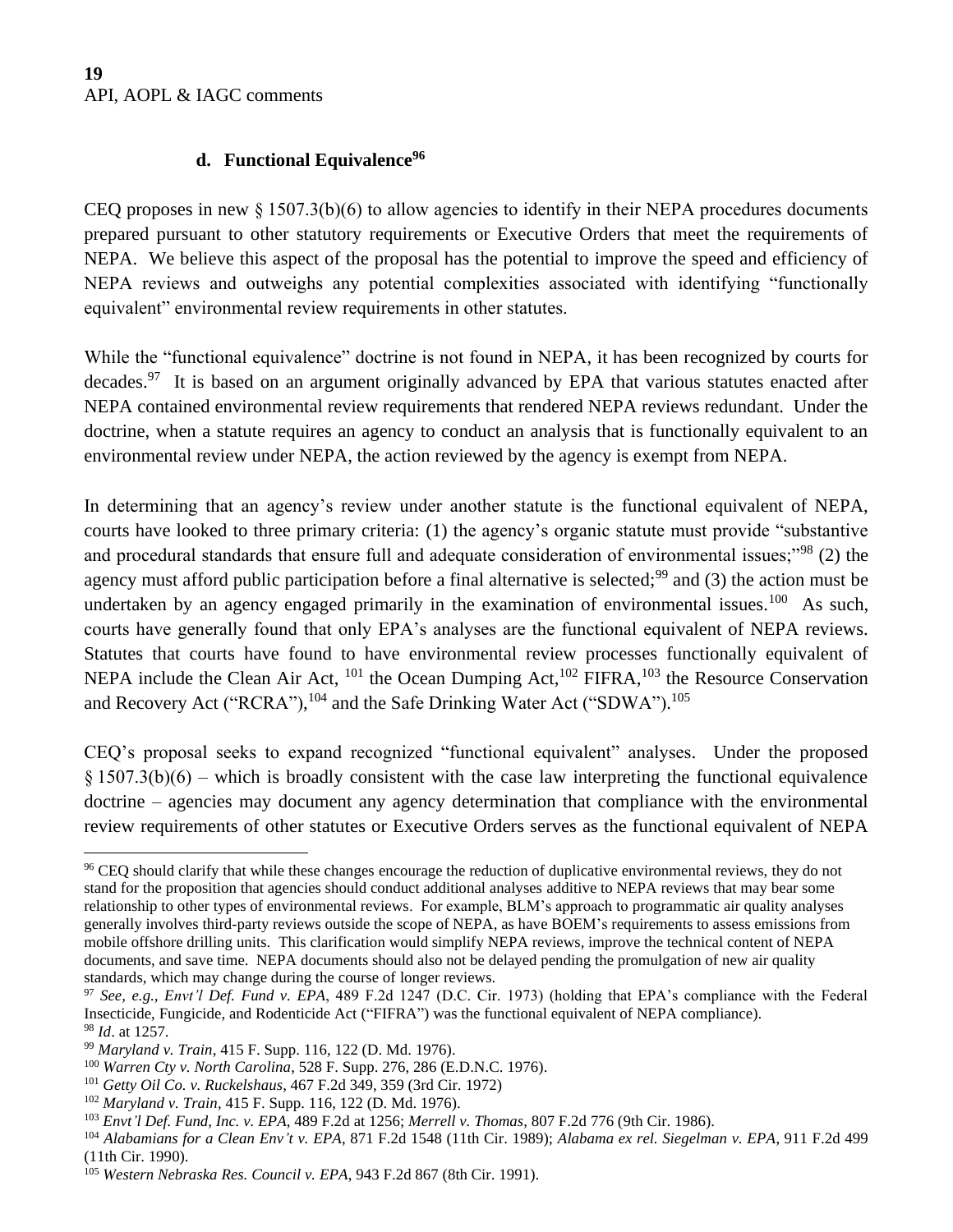compliance by identifying that: (1) there are substantive and procedural standards that ensure full and adequate consideration of environmental issues; (2) there is public participation before a final alternative is selected; and (3) a purpose of the review that the agency is conducting is to examine environmental issues.<sup>106</sup> We believe this change could therefore extend recognition to reviews conducted under, for example, the Federal Land Policy and Management Act, the Forest Service Organic Act, and the Marine Mammals Protection Act, all of which require comprehensive environmental plans and analyses to protect a wide range of environmental resources. Federal permits issued by BLM, USFS, BOEM, and other agencies address the same environmental concerns as NEPA reviews. As such, this revision will significantly streamline approval of projects sponsored by the Associations' members.

## **e. Page and Time Limits**

The Associations strongly support CEQ's proposal to reincorporate and impose new presumptive limits on the time and length of EAs and  $EISs$ .<sup>107</sup> We also support the related new definition of "page."<sup>108</sup> These limits, related definitions, and process for agencies to use to exceed these presumptive limits are reasonable, align with agency practice, and will ensure that most reviews are completed in a timely and efficient manner.<sup>109</sup>

These presumptive limits are also entirely consistent with longstanding CEQ and agency guidance. For example, in August 2017, the Department of the Interior issued Order 3355 requiring Interior agencies to adhere to current thresholds of 150 pages, or not more than 300 pages for complex projects. Most importantly, however, CEQ's proposed page limits are also consistent with the second of NEPA's "twin goals" "to promote informed public participation by requiring full disclosure of and opportunities for the public to participate in governmental decisions affecting environmental quality."<sup>110</sup>

In many respects, analyses required under NEPA are akin to other government notice requirements, many of which recognize that promoting an informed public can require disseminating information in a manner that is concise, clear, easy-to-read, and capable of being understood.<sup>111</sup> Public notices from federal agencies under other environmental statutes such as the Comprehensive Environmental Response, Compensation, and Liability Act, SDWA, and RCRA are required to be clear and concise. With few exceptions, where important notices are required to be provided to the public, the federal government has recognized that brevity and clarity are key considerations. These revisions further such considerations.

<sup>106</sup> 85 Fed. Reg. 1,707.

<sup>107</sup> *Id*. at 1,715, 1,717, 1,719, new §§ 1501.5 (e), 1501.10, 1502.7.

<sup>&</sup>lt;sup>108</sup> *Id.* at 1,720, new § 1508.1(v).

<sup>109</sup> *See also* E.O. 11514, "Protection and Enhancement of Environmental Quality," 35 Fed. Reg. 4,247 (Mar. 5, 1970) (CEQ shall "require impact statements to be concise, clear, and to the point ....).

<sup>110</sup> *Methow Valley*, 490 U.S. 332, 349-50 (1989). *See also* 40 C.F.R. § 1500.1(b)-(c).

<sup>111</sup> Presidential Memorandum, "Plain Lanauge in Govenrment Writing," 63 Fed. Reg. 31,884 (June 10, 1998); Federal Plain Language Guidelines, OMB Guidance on Implementing the Plain Writing Act (1999); E.O. 12,866 (Oct. 4, 1993), E.O. 12,988 (Feb. 5, 1996); E.O. 13,563 (Jan. 18, 2011).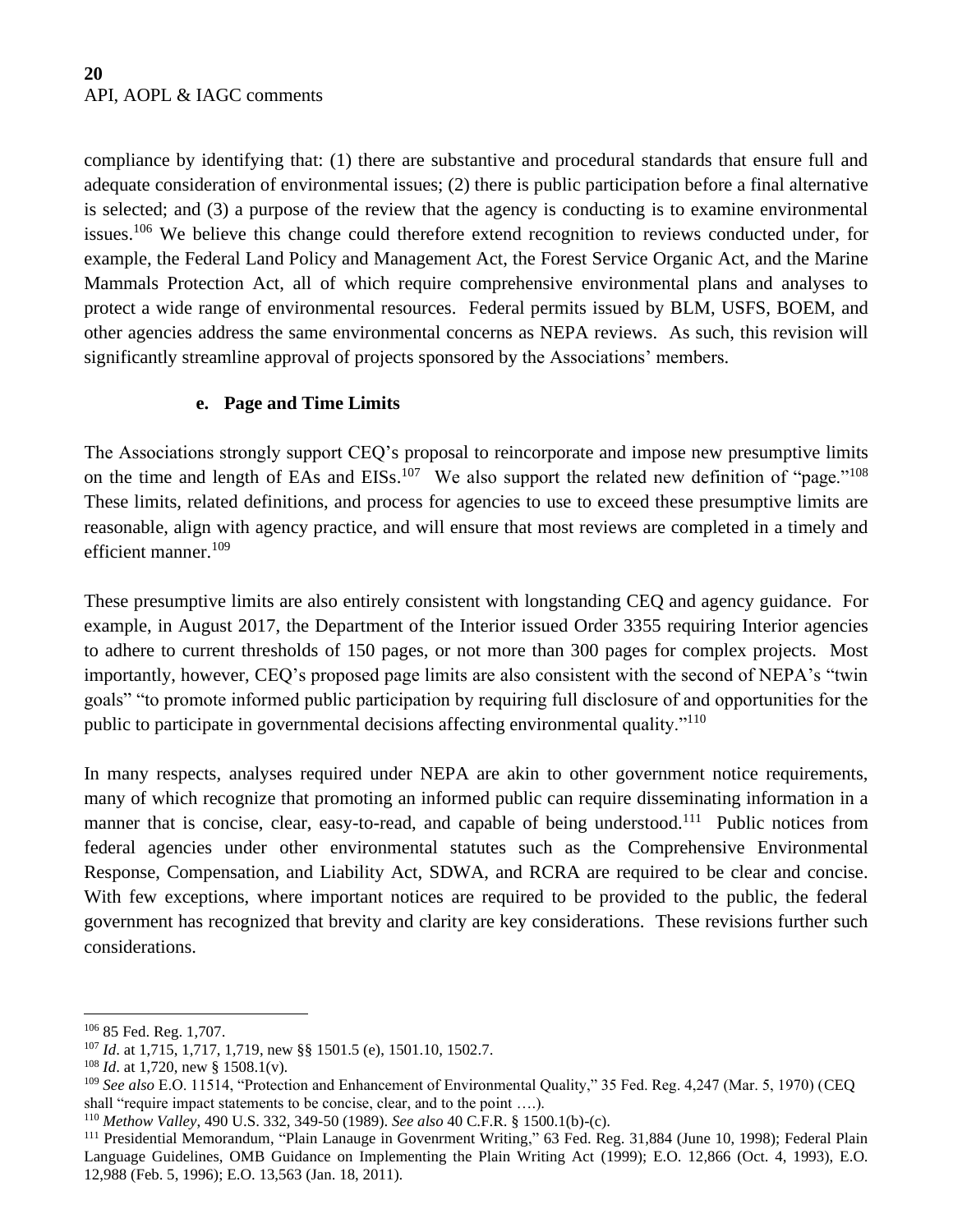The Associations also request that a final rule clarify the interaction of the deadlines for the issuance of a record of decision and the issuance of new National Ambient Air Quality Standards under the Clean Air Act. Specifically, revised § 1506.11 should reflect that the issuance of a record of decision should not be delayed pending final promulgation of proposed new Standards. If new Standards are proposed but not finalized, conditional NEPA approval should be given upon a commitment by project sponsors that they will demonstrate compliance later in the development cycle.

# **f. EIS Costs and Contractors**

We strongly support the new requirement to include estimated total costs in EIS documents.<sup>112</sup> This would substantially further the informational goals of NEPA, and would likely encourage greater efficiency in conducting reviews. While the proposal seeks disclosure of the costs of agency personnel hours, contractor costs, and other direct costs, the Associations recommend consideration of additional costs, including the estimated costs of project delay associated with prolonged EIS preparation, opportunity costs associated with use of agency resources, and potential litigation costs in the event of administration or judicial challenges.

In addition, as we have commented previously, we support the clarifications regarding agency use of third-party contractors to prepare  $EISs$ <sup>113</sup> These revisions are consistent with current 40 C.F.R. § 1506.5(c), and the experience of the Associations' members is that while many agencies have already adopted this practice, it is not consistent across the federal government today. This revision will help ensure uniformity, potentially save costs, and reduce and prevent protracted project review backlogs.

# **g. Timing of Judicial Review**

The Associations support the clarification on the timing of judicial review of NEPA documents that reviewable final agency action occurs on the issuance of the Record of Decision in proposed § 1500.3. This revision accords with the body of case law and administrative law principles on finality and ripeness.

# **h. CEQ's Draft Guidance on "Consideration of Greenhouse Gas Emissions"**

In order to minimize confusion and finalize this proposed rule as soon as possible, the Associations support CEQ's proposal to review the draft guidance for consistency with this proposed rule after a rule is finalized.<sup>114</sup>

\* \* \*

<sup>112</sup> 85 Fed. Reg. 1,720, new § 1502.11(g).

<sup>113</sup> *Id*. at 1,725, new § 1506.5(c).

<sup>114</sup> *Id*. at 1,710-11.